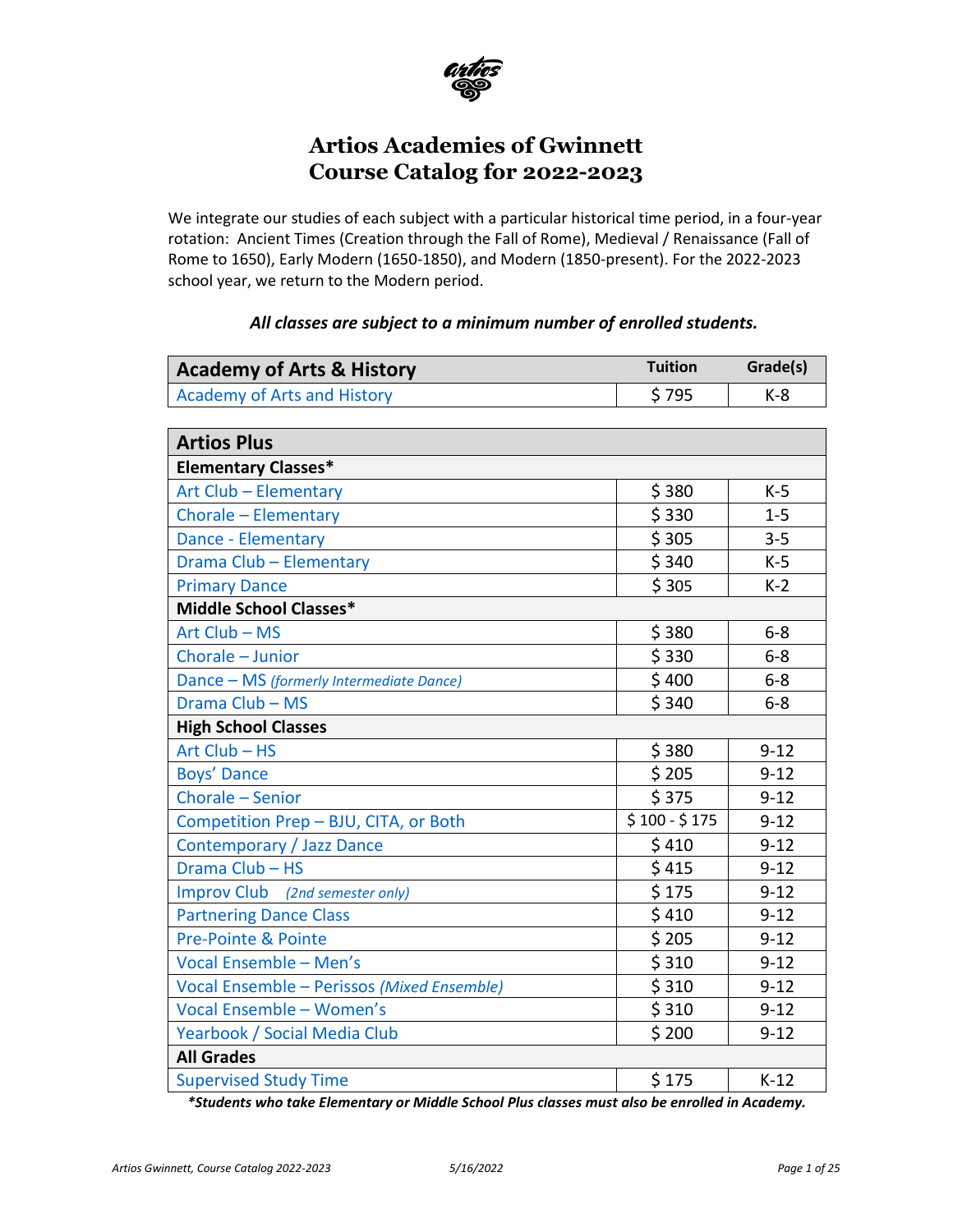<span id="page-1-0"></span>

| Conservatory                                                       |       |           |
|--------------------------------------------------------------------|-------|-----------|
| <b>Dance</b>                                                       |       |           |
| <b>Ballet Technique</b>                                            | \$515 | $9 - 12$  |
| <b>Elements of Choreography</b>                                    | \$400 | $9 - 12$  |
| <b>Musical Theatre Dance</b>                                       | \$410 | $9 - 12$  |
| <b>Literary Arts</b>                                               |       |           |
| <b>Intro to Creative Writing</b>                                   | \$410 | $9 - 12$  |
| <b>Script and Screenwriting</b>                                    | \$410 | $9 - 12$  |
| <b>Media</b>                                                       |       |           |
| <b>Audio Engineering</b>                                           | \$430 | $9 - 12$  |
| <b>Intro to Media Arts</b>                                         | \$410 | $9 - 12$  |
| Media Arts II/Film                                                 | \$410 | $10 - 12$ |
| <b>Music</b>                                                       |       |           |
| <b>Fundamentals of Music Theory</b>                                | \$430 | $9 - 12$  |
| Music Theory II - IV (Advanced)                                    | \$430 | $10 - 12$ |
| <b>Musical Theatre Workshop</b>                                    | \$430 | $9 - 12$  |
| Songwriting                                                        | \$410 | $9 - 12$  |
| Songwriting II - III (Advanced)                                    | \$410 | $10 - 12$ |
| <b>Theatre</b>                                                     |       |           |
| <b>Advanced Acting II - IV</b>                                     | \$430 | $10 - 12$ |
| <b>Directing</b>                                                   | \$430 | $9 - 12$  |
| <b>Elements of Production</b>                                      | \$430 | $9 - 12$  |
| <b>Intro to Theatre</b>                                            | \$410 | $9 - 12$  |
| <b>Platform Arts/Public Speaking</b>                               | \$430 | $9 - 12$  |
| <b>Visual Arts</b>                                                 |       |           |
| Digital Photography I - II                                         | \$430 | $9 - 12$  |
| <b>Drawing/Painting II - IV</b>                                    | \$430 | $9 - 12$  |
| <b>Graphic Design</b>                                              | \$430 | $9 - 12$  |
| <b>Intro to Visual Art</b>                                         | \$465 | $9 - 12$  |
| <b>Studio M / Ceramics</b>                                         | \$490 | $9 - 12$  |
| <b>Miscellaneous</b>                                               |       |           |
| Worldview*                                                         | \$410 | $9 - 12$  |
| All high school students in Conservatory or Plus classes must take |       |           |
| Worldview.                                                         |       |           |

#### **Filming & Streaming Permission**

<span id="page-1-1"></span>Students who are enrolled in any of our drama clubs, chorales, dance classes and performance events (CITA & BJU Festival) will be photographed and videoed, and may also have their performances streamed over the internet. By enrolling your student in any of these classes, you are giving Artios Academies of Gwinnett, LLC permission to use your child's likeness (photograph, video, etc.) in this manner.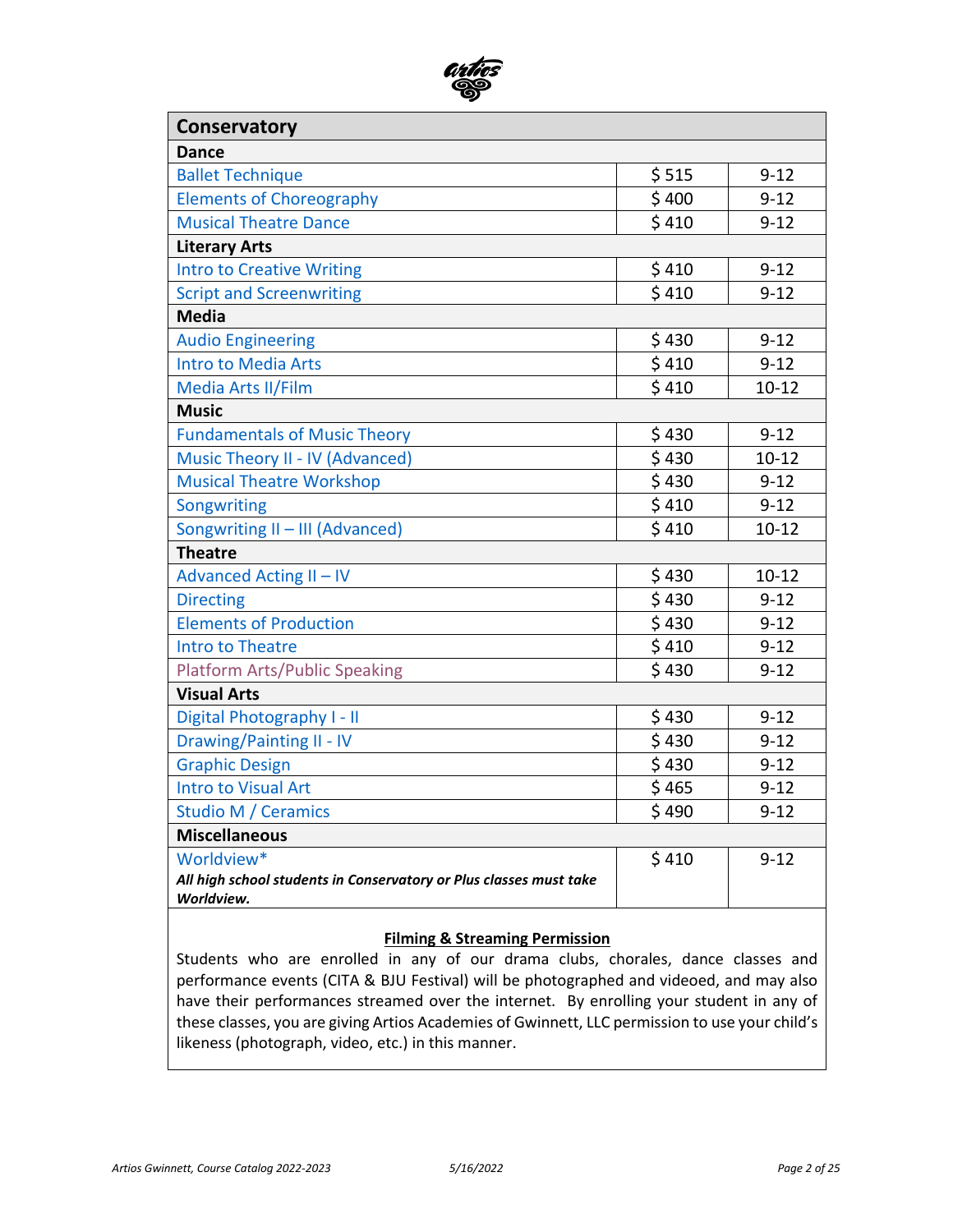| Artios<br>ලක<br>5). |  |
|---------------------|--|
|                     |  |

| <b>Preparatory</b>                                            |         |                |
|---------------------------------------------------------------|---------|----------------|
| <b>Elementary Classes</b>                                     |         |                |
| SmartStart - Artios Lower Elementary 1st-4th                  | \$1,375 | $1 - 4$        |
| <b>English - Upper Elementary</b>                             | \$430   | $5-6$          |
| <b>History - Upper Elementary</b>                             | \$420   | $5-6$          |
| Math $5/6$                                                    | \$420   | $5-6$          |
| <b>PE 5/6</b>                                                 | \$205   | $5-6$          |
| Science - Upper Elementary                                    | \$420   | $5-6$          |
| <b>Middle School Classes</b>                                  |         |                |
| $English - MS$                                                | \$430   | $7 - 8$        |
| History - MS                                                  | \$430   | $7 - 8$        |
| Math 7                                                        | \$430   | $\overline{7}$ |
| Pre-Algebra                                                   | \$430   | $7 - 8$        |
| Science - MS (General Science for 2022-23)                    | \$455   | $7 - 8$        |
| <b>High School Classes</b>                                    |         |                |
| <b>Advanced Mathematical Decision Making</b>                  | \$465   | $11 - 12$      |
| Algebra I                                                     | \$465   | $8 - 12$       |
| Algebra II                                                    | \$465   | $9 - 12$       |
| American Sign Language I (ASL I)                              | \$455   | $9 - 12$       |
| American Sign Language II (ASL II)                            | \$455   | $9 - 12$       |
| <b>Biology</b>                                                | \$490   | $9 - 12$       |
| Chemistry                                                     | \$490   | $9 - 12$       |
| Economics (one semester only)                                 | \$235   | $9 - 12$       |
| $English - HS$                                                | \$455   | $9 - 12$       |
| Geometry                                                      | \$465   | $9 - 12$       |
| Government (one semester only)                                | \$235   | $9 - 12$       |
| History - HS                                                  | \$455   | $9 - 12$       |
| Intro to Psychology<br>(one semester only)                    | \$235   | $9 - 12$       |
| <b>Marine Biology</b>                                         | \$490   | $9 - 12$       |
| <b>Physical Science</b>                                       | \$490   | $8 - 9$        |
| <b>Physics</b>                                                | \$490   | $9 - 12$       |
| <b>Pre-Calculus</b>                                           | \$465   | $9 - 12$       |
| Spanish I                                                     | \$455   | $8 - 12$       |
| Spanish II                                                    | \$455   | $9 - 12$       |
| Worldview*                                                    | \$410   | $9 - 12$       |
| All high school students in Prep classes must take Worldview. |         |                |
| <b>All Grades</b>                                             |         |                |
| <b>Supervised Study Time</b>                                  | \$175   | $1 - 12$       |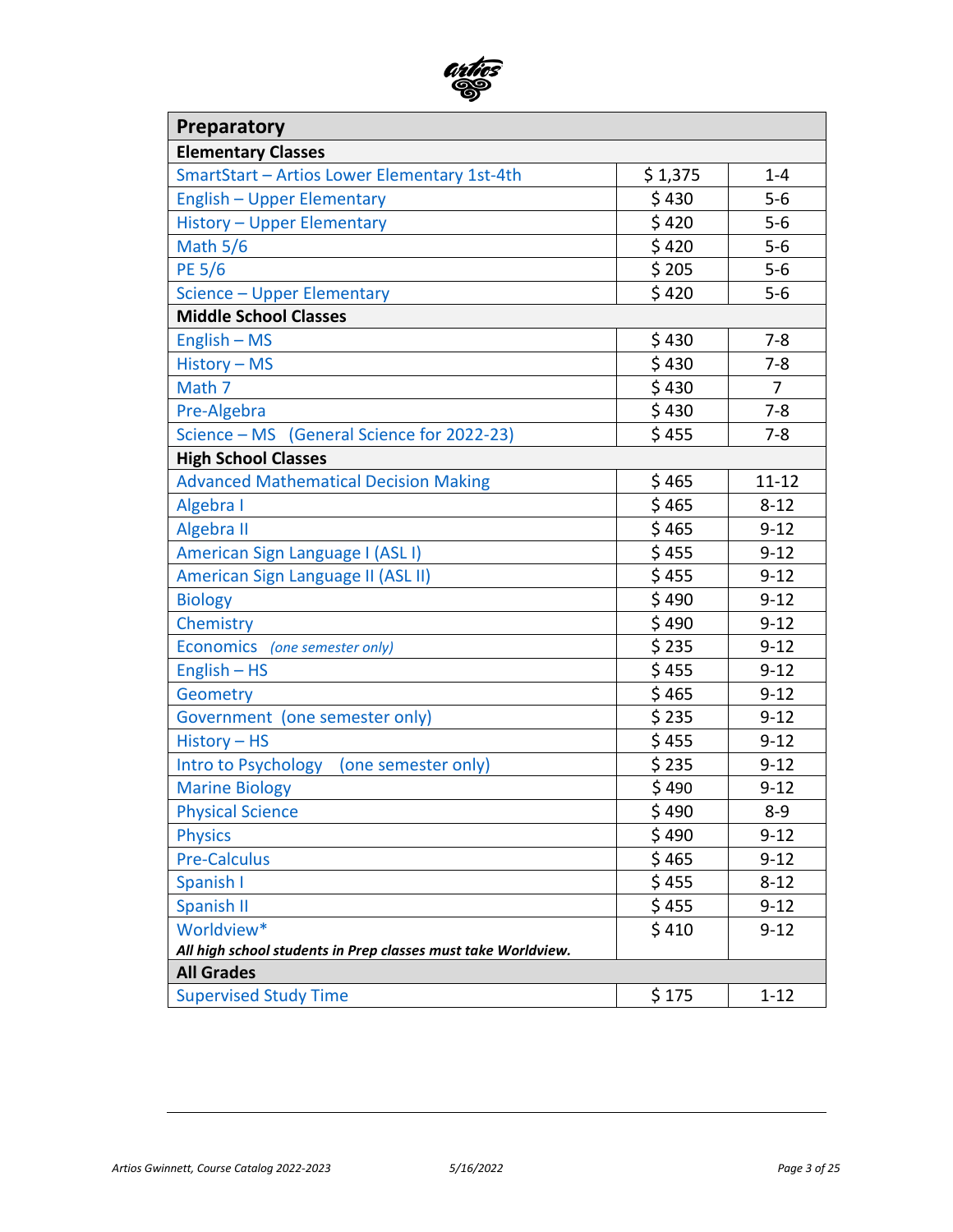

<span id="page-3-0"></span>

| <b>Artios Studios</b>               |       |          |
|-------------------------------------|-------|----------|
| <b>Guitar Lessons - Private</b>     | \$640 | $2 - 12$ |
| <b>Percussion Lessons - Private</b> | \$640 | $2 - 12$ |
| Piano Lessons - Private             | \$640 | $2 - 12$ |
| Voice Lessons - Private             | \$640 | $2 - 12$ |
|                                     |       |          |

\*For private lessons, students must have access to the instrument they are studying at home or on a regular basis. Please discuss with teachers for their specific requirements.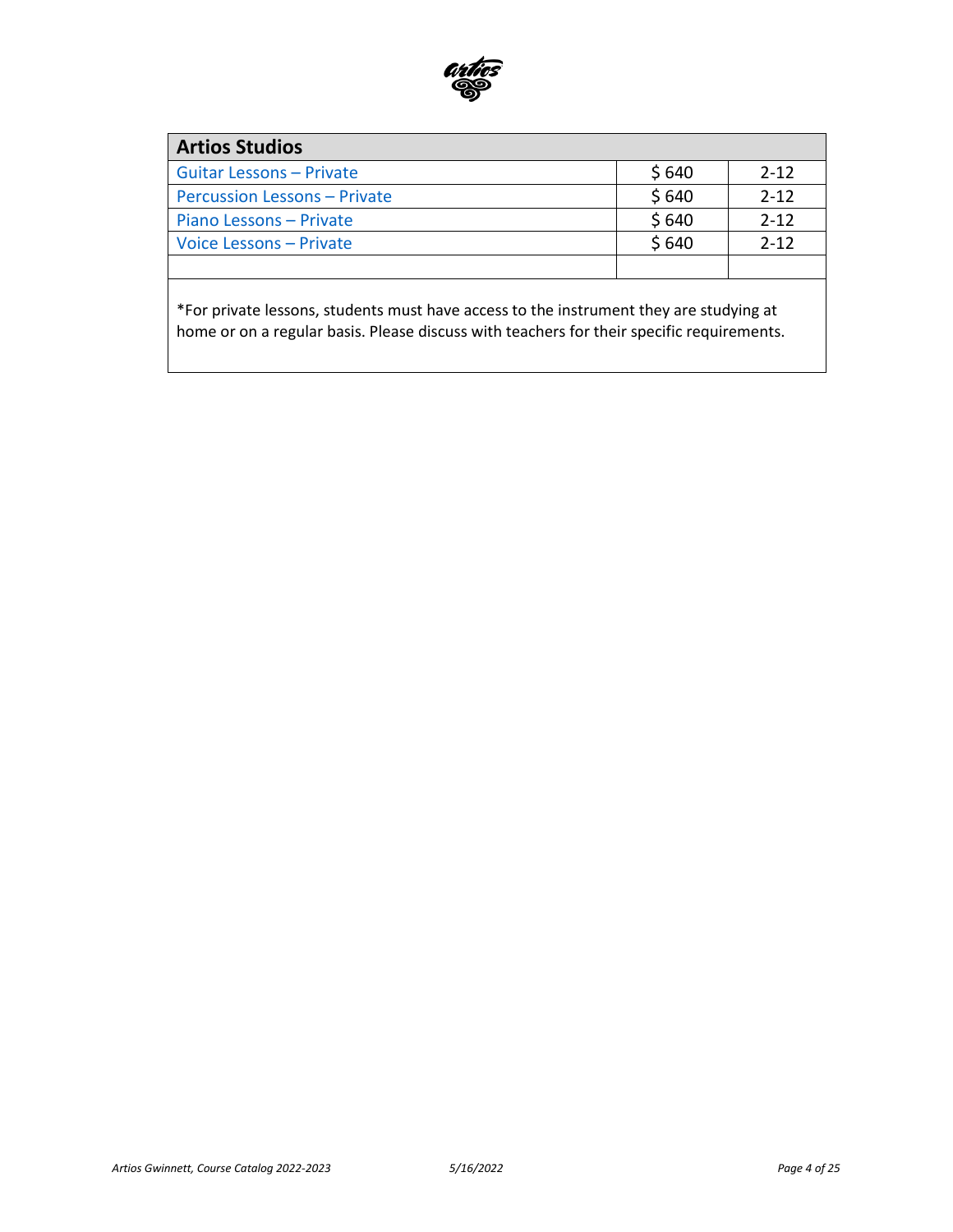

## **Class Descriptions**

<span id="page-4-0"></span>

| Academy of Arts and History | \$795 | Grades K-8 |
|-----------------------------|-------|------------|
|-----------------------------|-------|------------|

The Artios Academy of Arts and History teaches four core courses (history, theatre, art, and music) within its weekly class days. All four courses integrate with each other through historical time-period. We teach these subjects in their entirety, which allows students not only to have knowledge of facts but also to have knowledge of the principles and purpose of the subject. All four subjects are taught in a hands-on, creative, and integrative way, all while being taught from a Biblical worldview.

Note about Academy Middle School: Our Academy Middle School program is a "stair-step" between the exposure-level approach of our Academy Elementary program and our high school Conservatory program. These students are offered more choices and opportunities to follow their passions and explore new areas of the arts, while still maintaining the Artios philosophies that are crucial to our Academy program. The weekly class rotation for middle school students includes:

#### -A history class

-A weekly Symposium, which is a workshop-style class, covering various time-period topics within the areas of music, art, theatre, and culture. The teachers of this class vary according to the topic and may include guest speakers from outside our current teaching staff who specialize in these areas.

-Two electives of the students choosing. There is a separate set of electives each semester, resulting in four electives over the course of the year. After you have registered, you will be contacted individually to select your student's elective choices.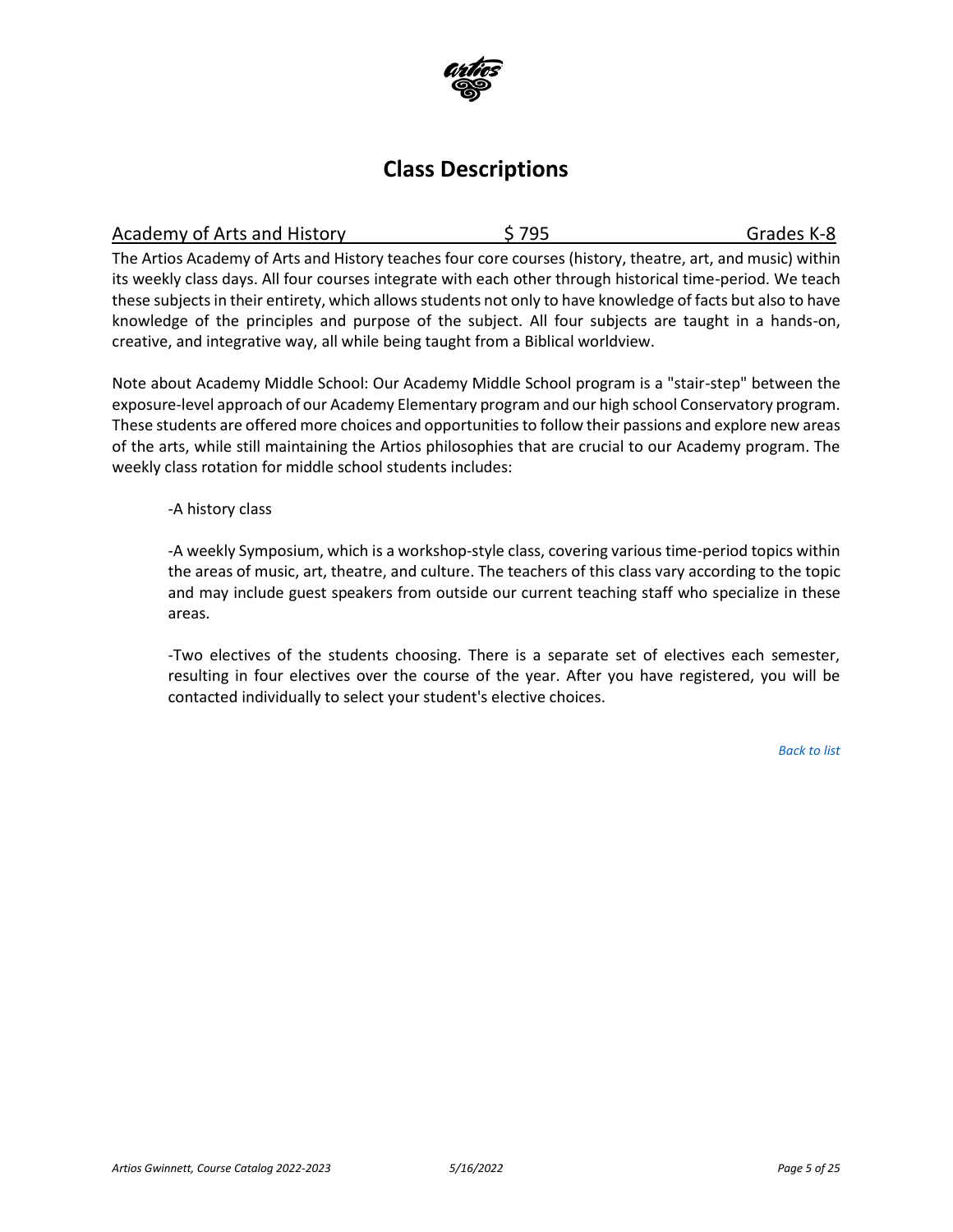

### **Artios Plus**

### **Elementary Classes**

<span id="page-5-0"></span>Art Club – Elementary **Elementary** \$ 380 Grades K-5 Students will explore a wide variety of art techniques and mediums while studying with our excellent art instructors.

*[Back to list](#page-0-1)*

<span id="page-5-1"></span>Chorale – Elementary  $\begin{array}{ccc} 5 & 330 & \qquad \qquad \text{Grades 1-5} \end{array}$ Students will learn a wide variety of repertoire. Basic vocal and choral skills will be taught and performance techniques learned. They will sing a variety of music and have opportunities to perform throughout the year.

*[Back to list](#page-0-1)*

<span id="page-5-2"></span>

| Dance - Elementary | \$305                                                                                                     | Grades 3-5 |
|--------------------|-----------------------------------------------------------------------------------------------------------|------------|
|                    | This class will have a base in ballet and worshin dance and may include jazz, modern, and Broadwayl There |            |

This class will have a base in ballet and worship dance and may include jazz, modern, and Broadway! There will be an emphasis on performing, character, and facial expressions. Students will perform for events in the fall and spring. This class is open to both boys and girls.

*[Back to list](#page-0-1)*

<span id="page-5-3"></span>Drama Club – Elementary \$ 340 Grades K-5 This class provides students the opportunity to experience the production of a play in an age-appropriate context. Students will hone their verbal and movement skills, audition for roles, work with scripts, and become familiar with other aspects of stage production. While reading is a plus, non-readers are welcome

### *Artios Plus (non-Academy) and Open Enrollment students are not eligible to register for Drama Club.*

*[Back to list](#page-0-1)*

<span id="page-5-4"></span>Primary Dance  $\sim$  \$ 305 Grades K-2 Like Elementary Dance, this class will have a base in ballet and worship dance and may include jazz, modern, and Broadway. But, Primary Dance is specifically designed for our youngest students! There will be an emphasis on performing, character, and facial expressions. Students will perform for events in the fall and spring. This class is open to both boys and girls.

*[Back to list](#page-0-1)*

in this class; however, memorization will be required. **Production fee of \$110 is required**.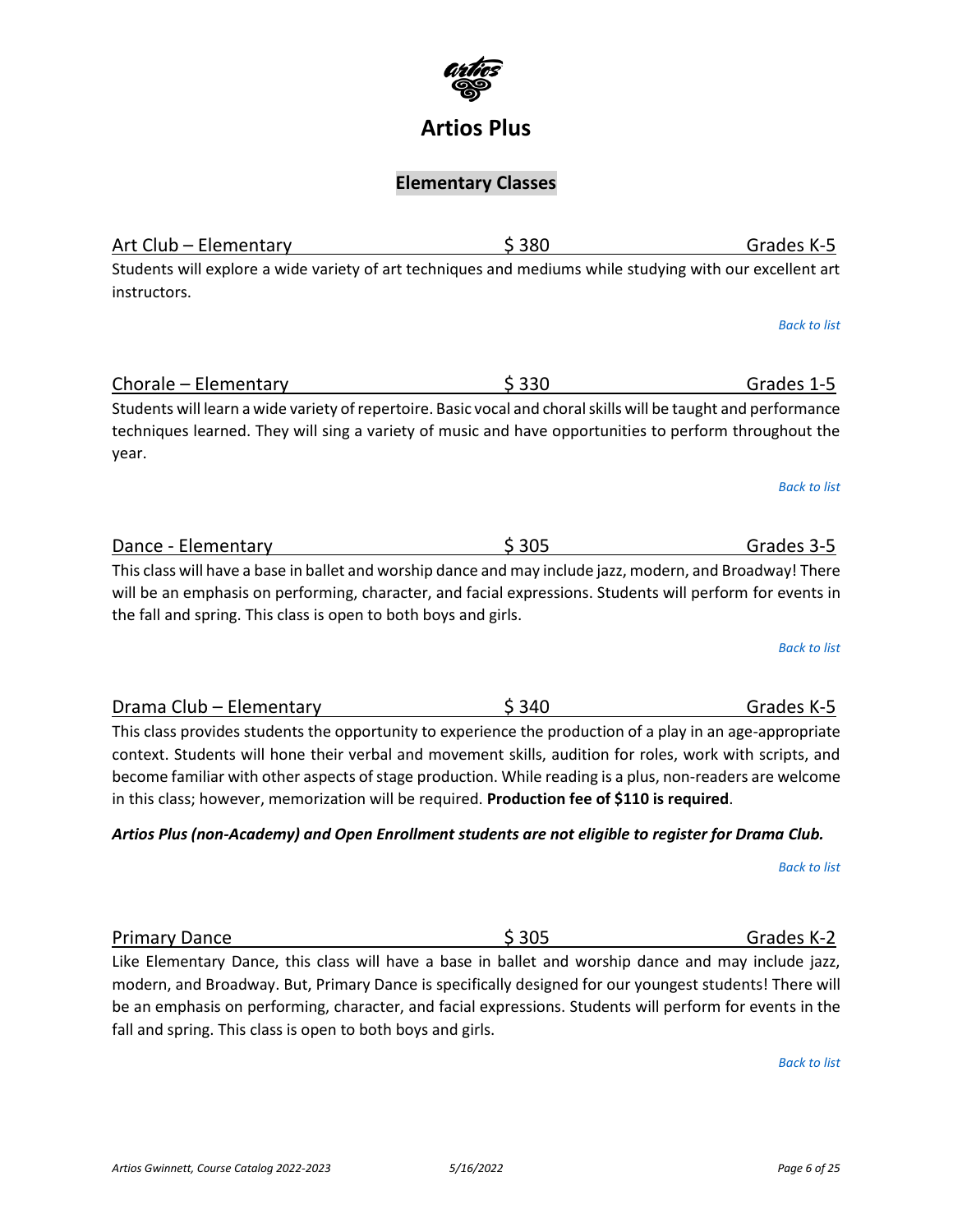## **Middle School Classes**

and blocking. **Production fee of \$110 is required.**

<span id="page-6-2"></span><span id="page-6-1"></span>

| instructors.                                                                                                                                                                                                                             |       |                     |
|------------------------------------------------------------------------------------------------------------------------------------------------------------------------------------------------------------------------------------------|-------|---------------------|
|                                                                                                                                                                                                                                          |       | <b>Back to list</b> |
| Chorale - Junior                                                                                                                                                                                                                         | \$330 | Grades 6-8          |
| Students will learn a wide variety of repertoire. Basic vocal and choral skills will be taught and performance<br>techniques learned. Students will sing a variety of music and have opportunities to perform throughout<br>the year.    |       |                     |
|                                                                                                                                                                                                                                          |       | <b>Back to list</b> |
| Dance – MS (formerly Intermediate Dance)                                                                                                                                                                                                 | \$400 | Grades 6-8          |
| This class will have a base in ballet and worship dance, and may include jazz, modern, and Broadway!<br>There will be an emphasis on performing, character, and facial expressions. Students will perform for an<br>event in the Spring. |       |                     |
|                                                                                                                                                                                                                                          |       | <b>Back to list</b> |
|                                                                                                                                                                                                                                          |       |                     |
| Drama Club - MS                                                                                                                                                                                                                          | \$340 | Grades 6-8          |
| This is the Middle School version of our excellent drama program. Students discover and develop their                                                                                                                                    |       |                     |
| skills and learn how much fun it is to get outside themselves and explore the venue of acting! They will                                                                                                                                 |       |                     |
| have several opportunities to perform in front of family and friends throughout the year, including taking                                                                                                                               |       |                     |
| part in their own show! This class provides students the opportunity to experience the production of a                                                                                                                                   |       |                     |
| play in an age-appropriate, and God-honoring context. Students will hone their verbal and movement                                                                                                                                       |       |                     |
| skills, audition for roles, work with scripts, and become familiar with other aspects of stage production.                                                                                                                               |       |                     |

*Artios Plus (non-Academy) and Open Enrollment students are not eligible to register for Drama Club.*

<span id="page-6-3"></span>Memorization is required, and students should expect to spend time outside of class rehearsing their lines

*[Back to list](#page-0-1)*



<span id="page-6-0"></span>Art Club – Middle School \$ 380 Grades 6-8 Students will explore a wide variety of art techniques and mediums while studying with our excellent art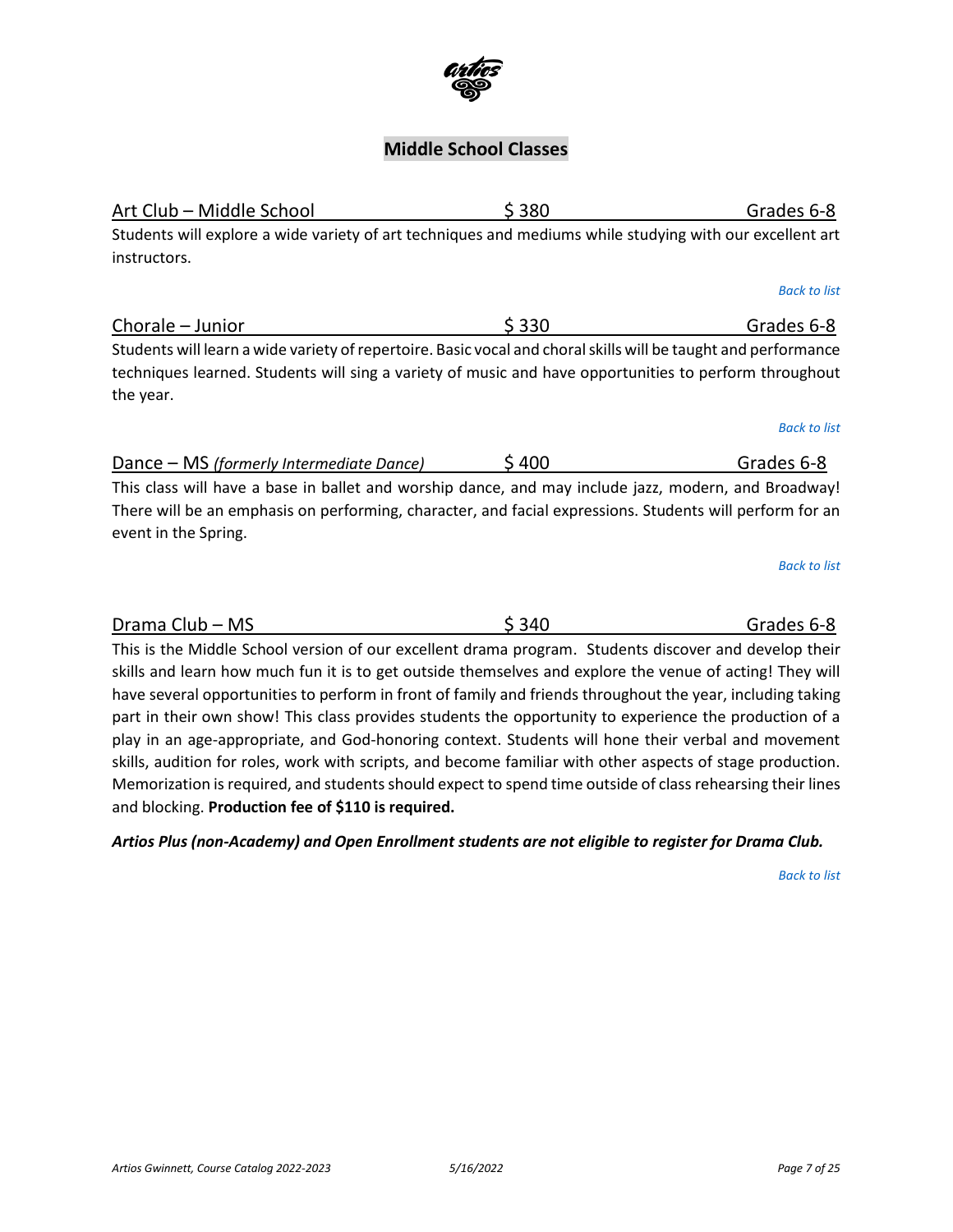# **High School Classes**

<span id="page-7-0"></span>Art Club – High School \$ 380 Grades 9-12 Students explore and deepen their skills in Sr. Art Club. Study various art mediums, along with the basic skills, and learn from our talented and gifted teachers. Several opportunities and venues for showing their work are available throughout the year.

<span id="page-7-1"></span>Boys' Dance **Boys' Dance Boys' Dance Grades 9-12** This class focuses on dance technique that is unique to male dancers, like turns, jumps, and leaps. This class celebrates the graceful strength and power of dance. Boys' Dance is a half-hour class.

Pre-requisite of at least one year of ballet or musical theatre dance at Artios or a reputable dance studio, or permission from Mrs. Miller. Student must also be enrolled in Ballet Technique, Musical Theatre Dance, or Contemporary/Jazz.

<span id="page-7-2"></span>

| Chorale - Senior                                                                                          | \$375 | Grades 9-12 |
|-----------------------------------------------------------------------------------------------------------|-------|-------------|
| Develop your singing ability and make beautiful music together in the Artios Senior Chorale. Students     |       |             |
| learn the basics of choral singing while rehearsing and performing a wide variety of musical styles, from |       |             |
| hymns and spirituals to Broadway tunes and choral standards. Participation in the Bob Jones University    |       |             |
| Fine Arts Festival is required, as it provides an opportunity for the student to compete at the national  |       |             |

level. Membership is by audition to determine range and voice part assignment. All students in grades 9-

*Requirements: Purchase of a choir uniform (tuxedo or dress). Participation in the BJU Fine Arts Festival. Choir membership is required of Artios Conservatory Music Majors.*

*[Back to list](#page-0-1)*

<span id="page-7-3"></span>Competition Prep – BJU, CITA, or Both  $$100$  or \$ 175 Grades 9-12 This is a club especially designed to help students focus on their competition pieces at the Bob Jones University Fine Arts Festival (BJU) or the Christians in Theatre Arts Secondary Festival (CITA). Both competitions are held in the fall. Students will meet after drama club on Tuesdays to perfect their performance pieces. This is a fall semester only prep club. Tuition is \$100 for one competition, or \$175 for both.

Note: Auditions for this club will be held on the first day of Conservatory classes in the fall. Rehearsals will be on Tuesdays from 7:30pm-8:30pm. Not all students will be called to every rehearsal. Directors will release their short list for performance pieces at the beginning of August along with audition details. This is the ONLY way for students to be able to participate in Ensemble pieces at BJU or CITA.

*[Back to list](#page-0-1)*

12 are welcome.



*[Back to list](#page-0-1)*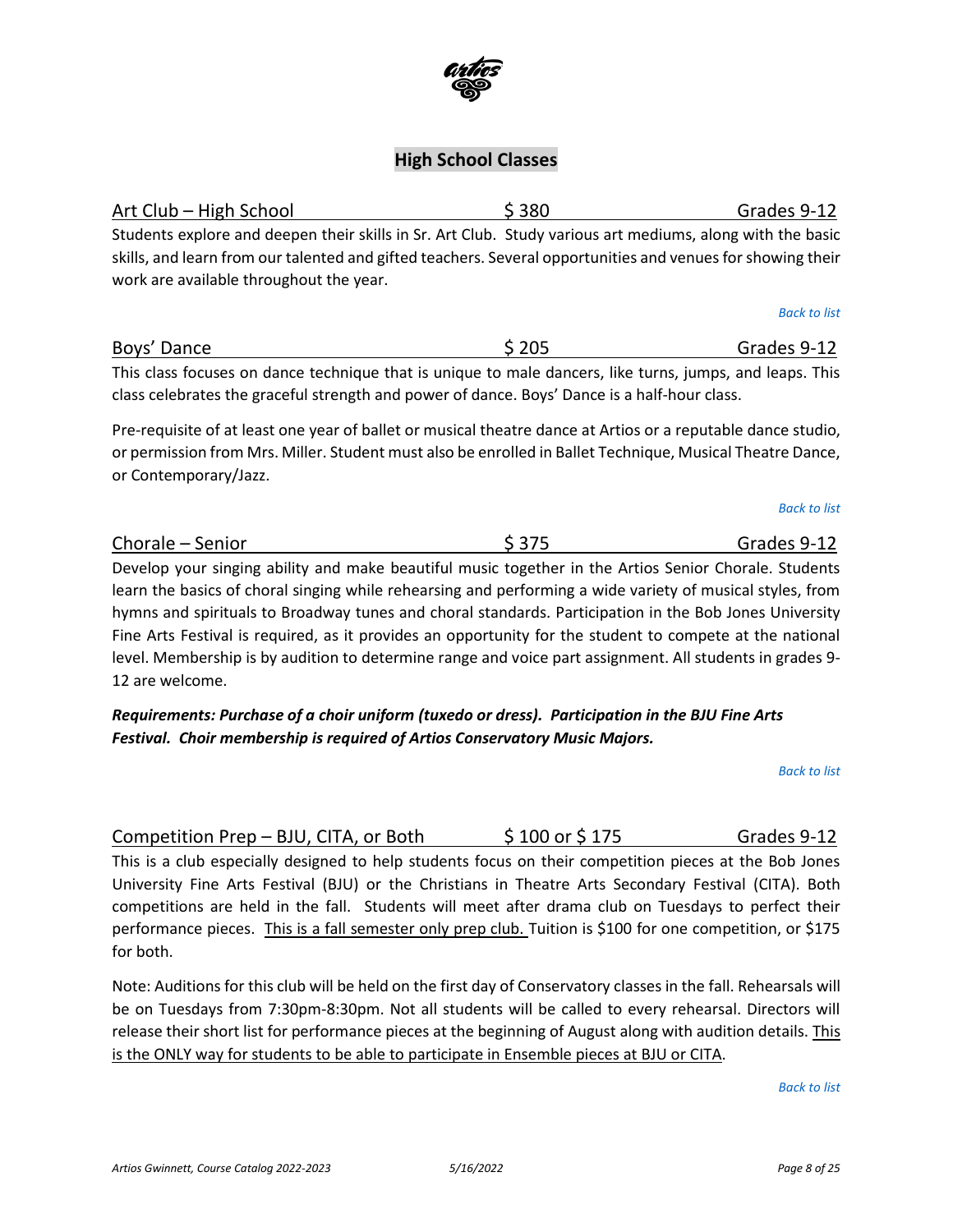

Students learn and develop confidence and effective communication skills while discovering their inner actor through being a part of our excellent Sr. Drama Club! Students are reminded and given opportunity to give their best to the glory of God and not themselves. Multiple opportunities for performing in stage arenas. **Production fee of \$110 per show is required.** Note: Students may enroll in only one semester. Tuition for one semester is \$235.

*[Back to list](#page-0-1)*

*[Back to list](#page-0-1)*

Artios' Improv club will be a once per week class where students meet and learn various improv games

with the goal of preparing for an interactive showcase of games in front of the school. During this class, students will learn the rules of improvisation. In order to create strong improv scenes, they will need to trust their instincts, since they do not have time to think too hard about the next line. Even when one actor doesn't know where a line will lead them, they can trust their scene partner to make the scene work with what they are given. Improv is not about being the star of the scene, it is about supporting your peers and helping each other to be the best they can be! This club will meet second semester only.

*[Back to list](#page-0-1)*

This class will celebrate dancing together! From ballet to ballroom, dancers often have to partner together in ballets, theatre, and social dancing. Partnering involves trust and teamwork, each person respecting and honoring the other. All contact will be closely monitored and be practiced safely. This is an exciting aspect of dancing, and when done correctly, can show the amazing beauty of movement as well as highlight the importance of building healthy relationships.

<span id="page-8-3"></span>Partnering Dance **1992 Contract Contract Contract Contract Contract Contract Contract Contract Contract Contract Contract Contract Contract Contract Contract Contract Contract Contract Contract Contract Contract Contract C** 

Prerequisite of one year of ballet, musical theatre dance or boys' dance at Artios or a reputable dance studio, or permission from Mrs. Miller. Must also be enrolled in another dance class at Artios.

*[Back to list](#page-0-1)*

the world. While classical dance is considered the foundation of professional dance, many different styles have stemmed from this base and grown into techniques all their own. Students will learn the fascinating history behind these dance styles while practicing the techniques. Only Artios appropriate music and steps will be used in class and performance, as we understand that all our work should glorify God and be a testament to the gifts He has given. Prerequisite of one year of ballet or musical theatre dance at Artios

<span id="page-8-2"></span>Improv Club – HS  $$175$  Grades 9-12

This class explores styles of dance that are now popular on Broadway and many dance companies across

<span id="page-8-0"></span>Contemporary / Jazz Dance  $\frac{1}{2}$  \$ 410 Grades 9-12

<span id="page-8-1"></span>Drama Club – HS \$ 415 Grades 9-12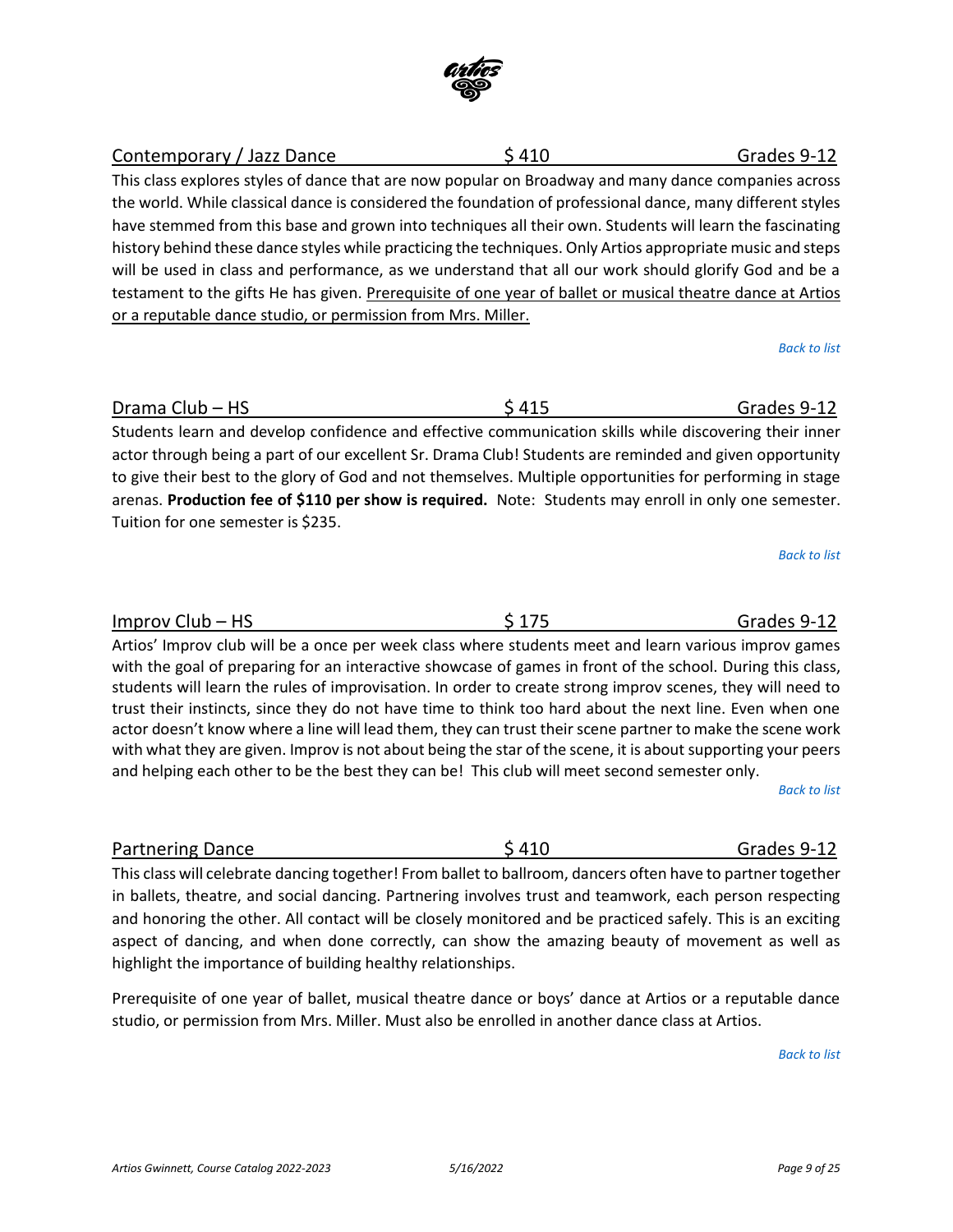

### <span id="page-9-0"></span>Pre-pointe and Pointe **business** \$ 205 Grades 9-12 This class focuses on technique needed for pointe work. Class will include exercises to increase foot and ankle flexibility and strength, as well as core strength and balance. Prerequisite of at least 2 years of ballet technique at Artios or another reputable studio, or permission from Mrs. Miller. An added cost of purchasing pointe shoes may be required during 2nd semester. Student must also be enrolled in Ballet Technique.

*[Back to list](#page-1-0)*

<span id="page-9-2"></span>*[Back to list](#page-0-1)*

<span id="page-9-1"></span>

| Vocal Ensemble - Men's                                                                                    | \$310 | Grades 9-12 |
|-----------------------------------------------------------------------------------------------------------|-------|-------------|
| This small group of auditioned singers will prepare a variety of traditional and contemporary choral      |       |             |
| repertoire for competitions and local concerts. Members must demonstrate blendable vocal tone, and        |       |             |
| adequate facility in sight-singing and/or tonal recognition. Concurrent membership in Senior Chorale is a |       |             |
| reauirement.                                                                                              |       |             |

# Vocal Ensemble – Perissos *(Mixed Ensemble)* \$ 310 Grades 9-12

*Perissos* means to go over, above, beyond what is necessary. This is our aim and goal with this performance group. We desire to use our God given talents to impact those outside Artios' walls. This mixed gender vocal group will focus on a variety of musical styles and genres and will perform several times each semester outside of our Artios family events. *This group is available through Auditions only and you must be a member of Senior Chorale to participate.*

*[Back to list](#page-0-1)*

<span id="page-9-3"></span>Vocal Ensemble – Women's 
and the Suite of Suite Suite Suite Section 12 and Suite Section 12 and the Suite Section 12 and the Suite Section 12 and the Suite Section 12 and the Suite Section 12 and the Suite Section 12 and The Artios Women's Ensemble is a community of high school women auditioned and selected from our chorale which will learn and perform a variety of advanced music written for SSA and SSAA voices. Students must demonstrate skill in vocal tone as well as basic music reading and / or tonal recognition. This ensemble requires practice outside of class time and will compete at the Bob Jones University Fine Arts Festival each year, as well as select outside performances and our local school concerts. *Concurrent membership in Senior Chorale is a requirement.*

<span id="page-9-4"></span>Yearbook / Social Media Club  $\sim$  \$ 200  $\sim$  Grades 9-12 Do you love taking pictures? Creating Social Media posts? This club is for you! With some guidance, you

will be the social media voice of Artios! You will learn to create content and post for school events, productions, and promotions. You will also document the school year with photographs and captions for the Artios Yearbook.

*[Back to list](#page-0-1)*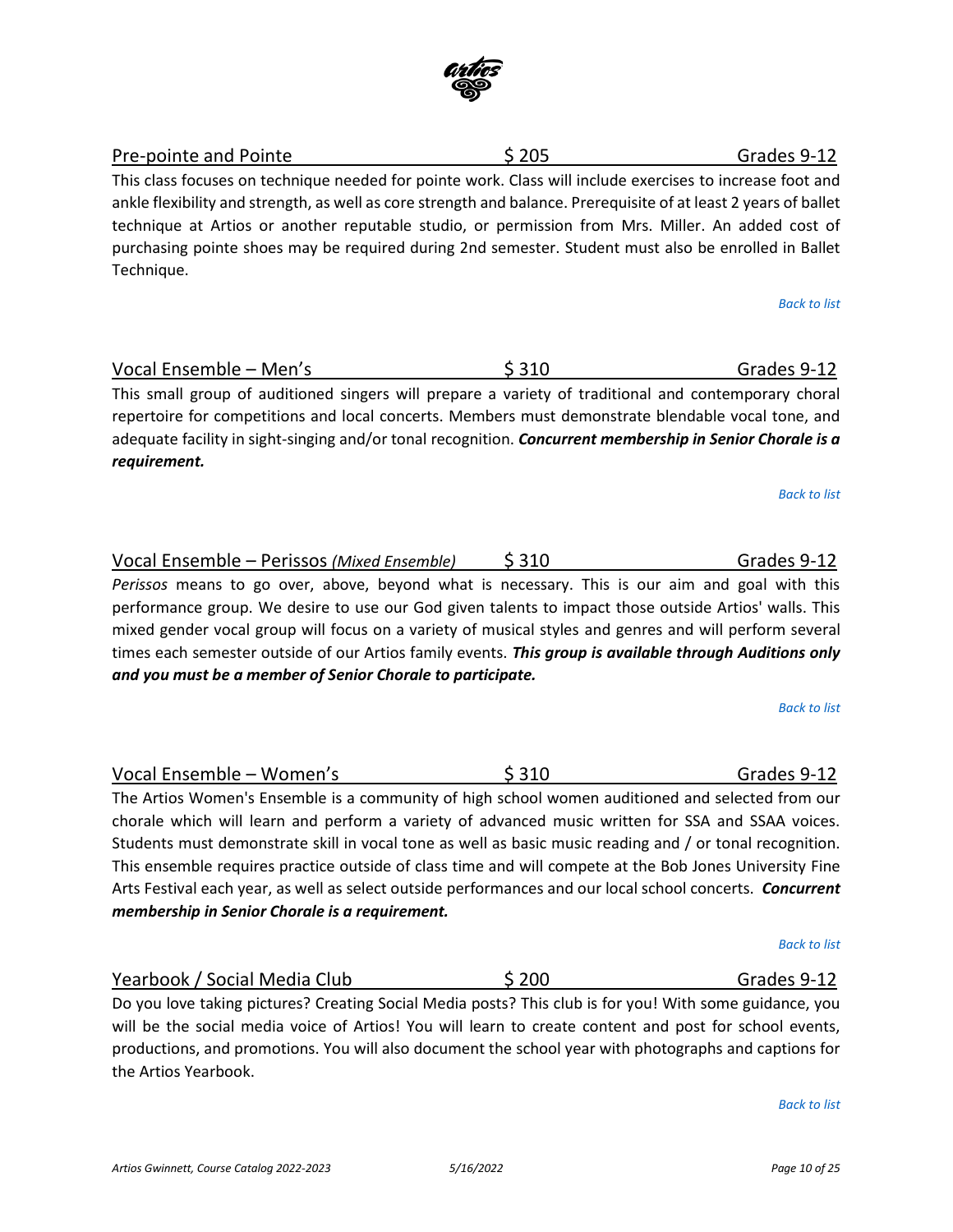

# <span id="page-10-0"></span>Supervised Study Hall  $$ 175$  Grades K-12

Supervised Study Hall is required if a student has an open class period on either Tuesdays or Thursdays. One Supervised Study Hall is tuition free for both Tuesdays and Thursdays.

Tuition is charged for students who need two or more Study Hall periods on either Tuesdays or Thursdays. Tuition will be \$175 one time, no matter how many additional Study Hall periods are needed.

Make sure your child brings schoolwork or quiet games to keep themselves entertained – but no electronics please for younger students. Older students who need to work on online courses, etc. may bring their computers. They will spend time in study hall, in the gym and outside.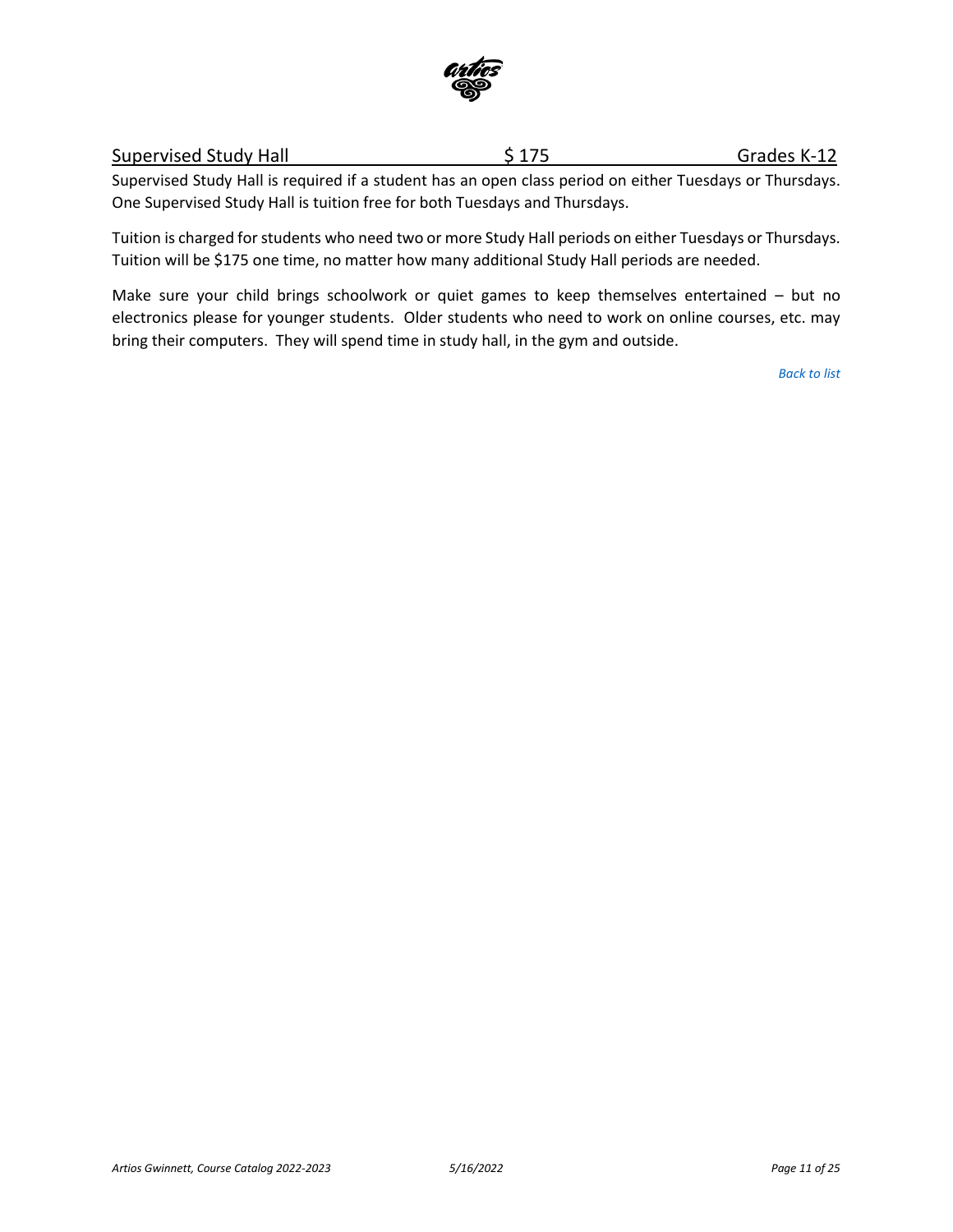# **Conservatory Dance**

<span id="page-11-0"></span>

| <b>Ballet Technique</b>                                                                                      | \$515 | Grades 9-12 |
|--------------------------------------------------------------------------------------------------------------|-------|-------------|
| This is a 1.5 hour class focusing on ballet technique, which is foundational to all dance styles. This class |       |             |
| will include complete barre work exercises, center floor work, and pre-pointe exercises. (Full pointe work   |       |             |
|                                                                                                              |       |             |

allowed only at teacher's discretion.) Students will participate in two yearly performances, one per semester. A costume fee would be charged as needed not to exceed \$80 per year.

Supplies: black high neck leotard (no low backs), black ballet skirt, black high neck tank allowed, pink tights, pink ballet shoes. (Pointe shoes only at teacher's discretion.)

<span id="page-11-1"></span>Elements of Choreography  $$400$   $$400$  Grades 9-12 Elements of Choreography will give dance students an opportunity to use their creative vision to fashion moving works of art. We will explore all the facets of choreography from improvisation exercises, to get the ideas flowing, all the way to creating a dance piece for performance. We will look at works from famous choreographers for inspiration and discover how to convey stories and emotions through dance.

Performance and choreography opportunities may include pieces for CITA, assisting with the Spring Musical, Conservatory Showcase, and year-end performances. It is important for students to either be enrolled in dance class at Artios or at a dance studio, or both. Since dance technique is the choreographer's toolbox, so to speak, it is important for students to be familiar with dance vocabulary and to constantly be working to improve their dance technique. *This class can be credited toward a Fine Arts or Theater Major.*

*[Back to list](#page-0-1)*

<span id="page-11-2"></span>Musical Theatre Dance  $\frac{1}{2}$   $\frac{1}{2}$   $\frac{1}{2}$   $\frac{1}{2}$  Grades 9-12 This class will cover the basics of ballet as well as jazz and modern dance. Emphasis will be given on terminology and dance steps. We will be using various appropriate Musical Theatre choices for dance combinations. Beginner level class for those who want to be prepared to learn choreography for musical

*[Back to list](#page-1-0)*

productions. Open to any High School Student.

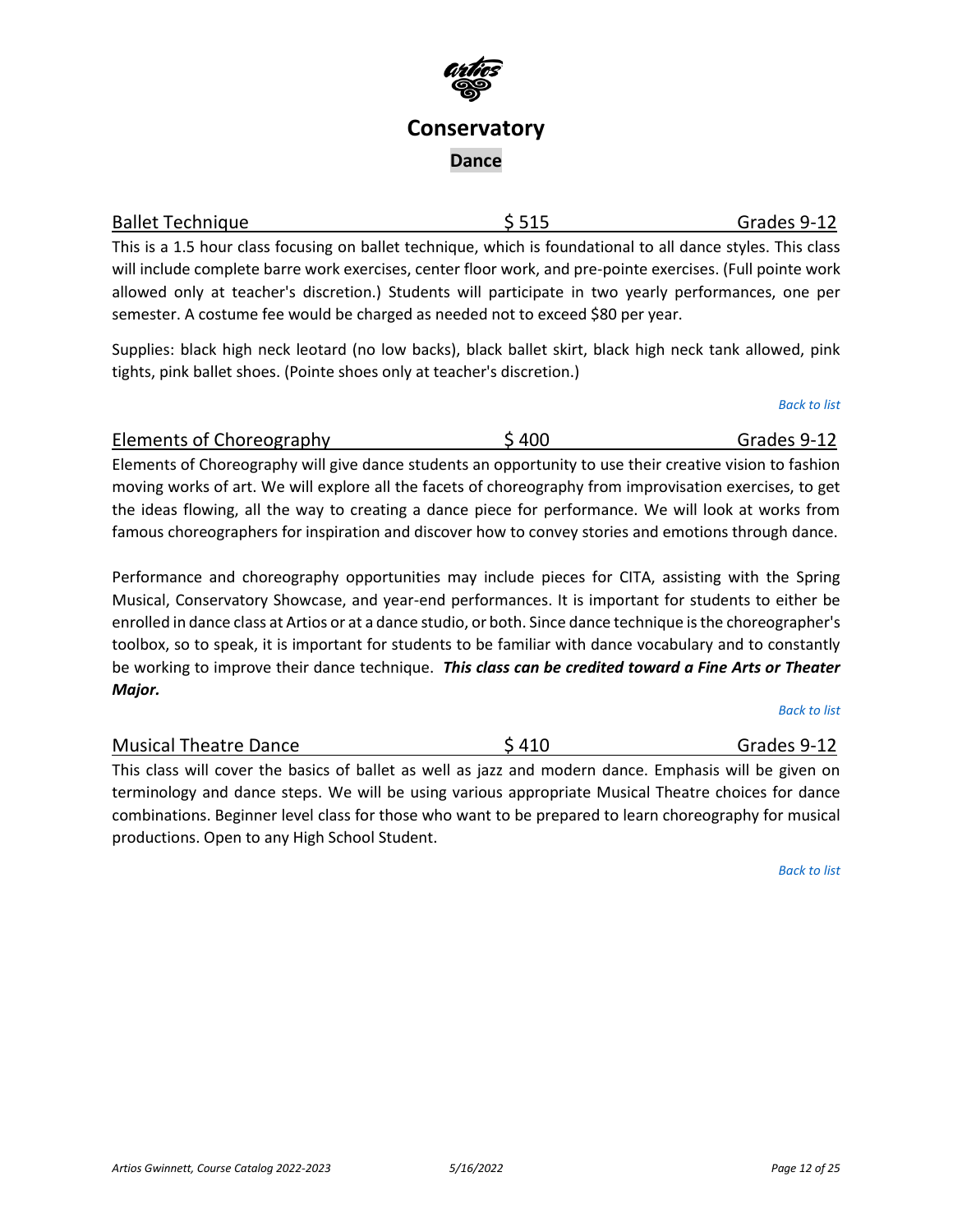### **Literary Arts**

This class will focus on several types of creative writing to present students with a comprehensive view of the writing venues they could potentially pursue. The fields of writing covered in the class include, but are not limited to, fiction, poetry, creative non-fiction, and a study of writing as a form of art. Homework:

approximately 1 hour a week.

*All Literary Arts majors must take this class.* 

The spring semester will focus on screenwriting. Students will learn what a screenplay is, how it differs from a stage play, the format of a screenplay, and how to construct a story for screen. They will also learn how to create characters, how to tell a story through a visual medium, and how to show creativity through a very structured format. The final project for the spring semester will be to complete the script for a short film (10-15 minutes).

the stage. The students will learn what a stage play is, the correct format of a stage play, and how to construct a story for stage. They will learn about several types of plays (modern, classic, absurdist, etc.) and will learn the skills to develop characters, plots, and dialogue that will translate to stage. The final

project of the fall semester will be to complete a short (10-15 minute) one-act play.

*[Back to list](#page-1-0)*

<span id="page-12-2"></span>

| <b>Audio Engineering</b>                                                                                 | \$430 | Grades 9-12 |  |
|----------------------------------------------------------------------------------------------------------|-------|-------------|--|
| This media class will focus on a myriad of ways that audio is used; from the technical nuts and bolts of |       |             |  |
| hardware use and running equipment to best practices for capturing sound for recording and live shows.   |       |             |  |
| You will have the opportunity to learn about how to craft beats, record music sessions, help to design   |       |             |  |
| sound for larger productions, and even hone skills to make your own podcast. Entrance to this class      |       |             |  |

**Media**

**requires a pre-requisite of** *Intro to Media* **or special permission from Mrs. Miller.**

*[Back to list](#page-1-0)*

<span id="page-12-3"></span>Intro to Media Arts **\$** 410 Services 3 410 Grades 9-12

An introductory level class designed specifically for Artios students who are interested in gaining a comprehensive level of the technical and creative aspects that drive creative filmmaking. With hands-on instruction, the students will learn how to shoot, light, and edit their own short digital film.

*[Back to list](#page-1-0)*



### <span id="page-12-0"></span>Intro to Creative Writing The Second Second Second Second Second Grades 9-12

*[Back to list](#page-1-0)*

<span id="page-12-1"></span>Script and Screenwriting  $$ 410$   $$ 410$  Grades 9-12

The class will be split into two semesters. During the fall semester, the students will focus on writing for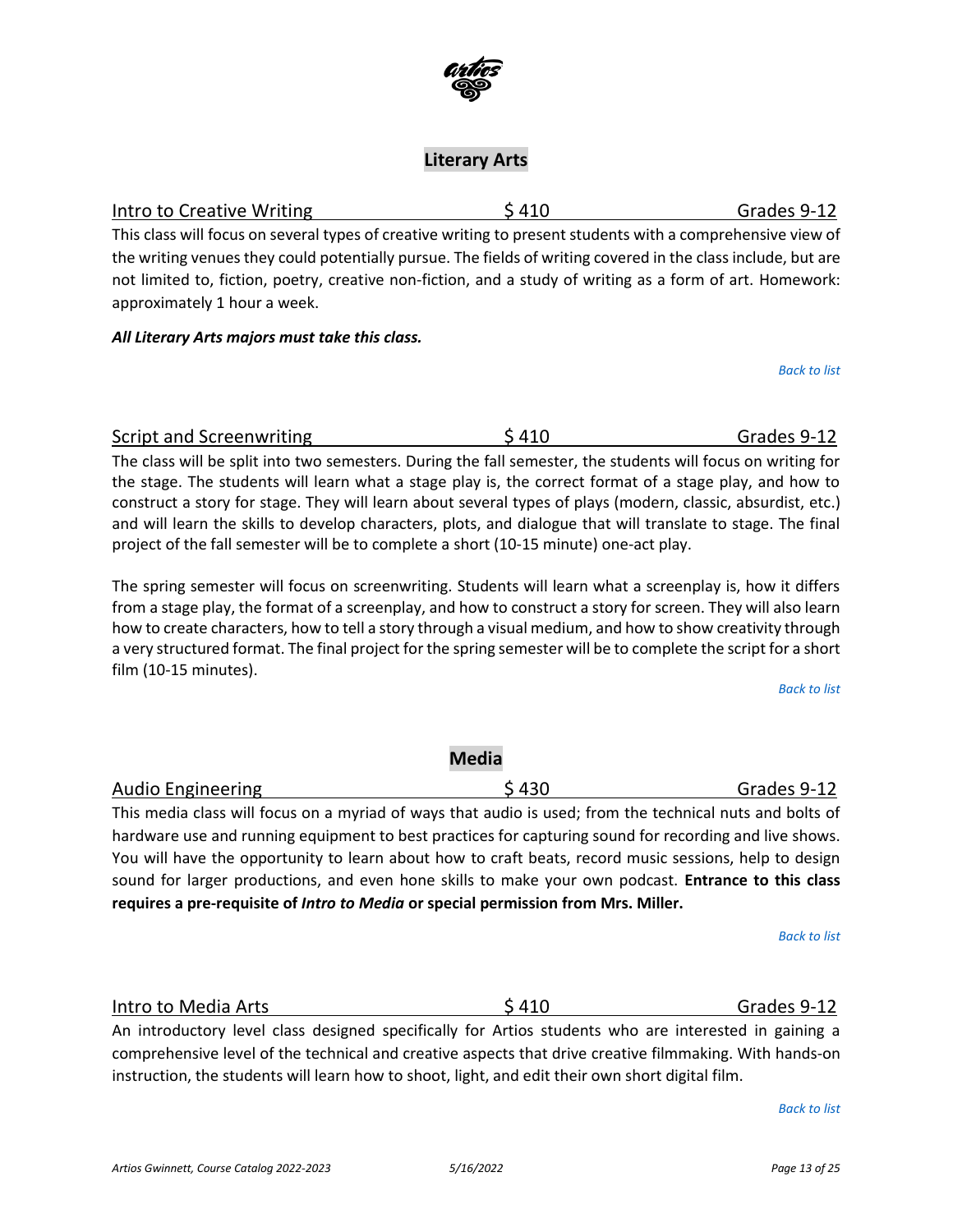<span id="page-13-0"></span>Media Arts II / Film II **S** 410 Grades 9-12 This class is intended for those interested in all phases of video production. Topics covered in this class include scriptwriting, storyboarding, shooting techniques and editing techniques. Students are encouraged to participate in each aspect to gain a better understanding of the video production process. **Pre-requisite of** *Intro to Media*

*[Back to list](#page-0-1)*

### **Music**

<span id="page-13-1"></span>Fundamentals of Music I and Sample S 430 Grades 9-12 This course will cover the basics of musicianship, notation, ear training, written harmony and keyboard harmony. There will be written homework, ear training and keyboard practice. Students study music theory and composition and will be expected to compose and perform (or direct/organize a performance of) their original scores. Students will compose vocal and instrumental pieces.

Total out-of-class work: approximately 1 hour/week.

<span id="page-13-2"></span>Advanced Music Theory II-IV  $\begin{array}{c} \text{5,430} \\ \text{6.6,430} \end{array}$  Grades 9-12 This course pursues more advanced topics of music theory, including beginning composition. Students should expect weekly written assignments, as well as ear training and keyboard homework (total out-ofclass work is approximately 1 hour/week). *Pre-requisite: Fundamentals of Music or special permission from Mrs. Gast*

*[Back to list](#page-1-0)*

*[Back to list](#page-1-0)*

Are you fascinated by Broadway shows, the people who write and perform them? Do you want to improve your abilities for auditions and competitions? In Musical Theatre Workshop, students will learn about the history of Musical Theatre from its origins through Opera to the modern Broadway Musical. You will be singing, studying and moving in this class!

Required participation in a CITA large ensemble performance. (CITA participation has an additional cost. Costuming costs may also apply. Ask our director for details.)

<span id="page-13-4"></span>Songwriting Sangwriting Services Services Services Services Services Services Services Services Services Services Services Services Services Services Services Services Services Services Services Services Services Services Do you always have ideas for song lyrics popping around in your head? Do you like experimenting with

melodies or rhythms? Join us and learn how to speak your own sound and stories in music! In our Songwriting class we will learn about lyric writing, putting lyrics to melody, how to communicate your melody, how to gain basic instrumental backing for your song, the basics of production, and more! No

<span id="page-13-3"></span>Musical Theatre Workshop  $\lesssim 430$  Grades 9-12

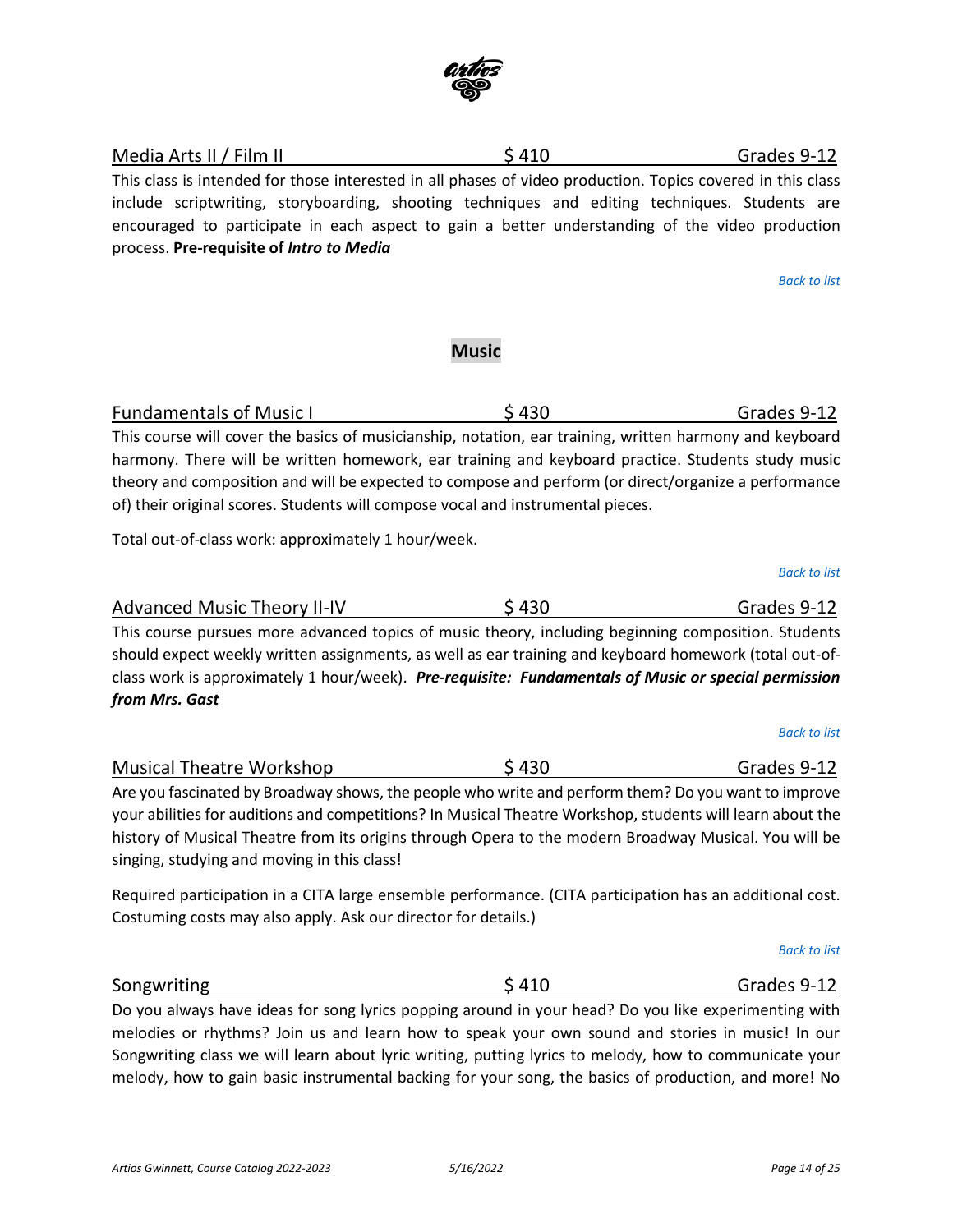

previous experience necessary, and all levels are welcome; this elective is good for beginner or advanced song-writing students. **This class will be taught online.**

*[Back to list](#page-1-0)*

<span id="page-14-0"></span>Advanced Songwriting  $$ 410$  Second Grades 9-12 In Advanced Songwriting, we will focus on actionable steps toward producing your own work. We will work on recording and mixing, marketing, and live performance of your work as well as creating a demo

*Pre-requisite: Artios Songwriting* class, or a portfolio of songs discussed with teacher before admission

*[Back to list](#page-1-0)*

### **Theatre**

<span id="page-14-1"></span>Advanced Acting II - IV  $$410$   $$410$  Grades 10-12 This class will build on the acting skills developed during Intro to Theater. Students will be expected to perform and analyze several scripts throughout the school year. This class will focus on classical texts, specifically Shakespeare, but may introduce texts from the medieval time period through the Baroque. Students will be expected to show proficiency in memorization and body/vocal control before moving from this class on to higher levels of this class. If proficiency is not demonstrated, students may repeat this class. Requirements: Plays will be assigned at the discretion of the teacher. Students may also be asked to provide scripts or monologues of their choice. Students are required to participate in an arts

festival. *Pre-requisite: Intro to Theatre*

or similar project. **This class will be taught online.**

<span id="page-14-2"></span>Directing **S** 430 Grades 9-12 This class is designed to give the students hands-on experience directing a play. The students will direct in-class scenes, as well as be directed by their peers. The class will cover text analysis, blocking, scheduling, casting and other skills needed to direct a play. The students will choose a short script, hold auditions and cast their play. The plays will be rehearsed both in and out of class(if necessary), and a public performance will be given during the spring semester. *Pre-requisite: Intro to Theatre*

*[Back to list](#page-1-0)*

<span id="page-14-3"></span>Elements of Production **Elements of Production** S 430 Grades 9-12 This class offers an overview of all aspects of technical theater and production management. It covers technical as well as production roles and responsibilities. The students will be introduced to types of technical theatre equipment via photographs, websites, hands-on work and possible fieldtrips. This class will have a lengthy segment on set design as well as an end-of the year project where students will choose a theatre job and will "produce" a play with a team. (The play will not actually be produced; however the team must complete all the preparation, budgeting and research necessary to produce the show.)

*[Back to list](#page-1-0)*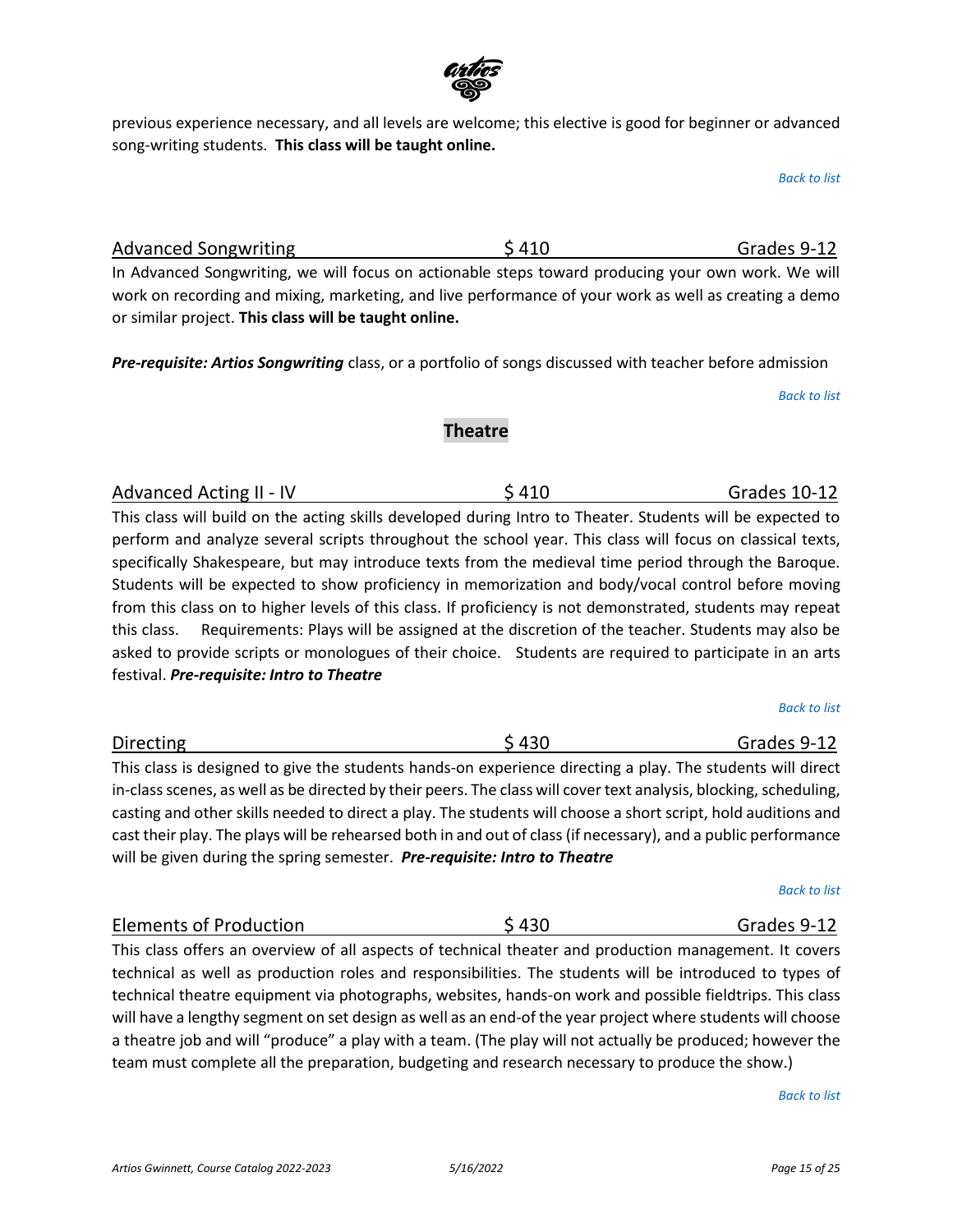

## <span id="page-15-0"></span>Intro to Theatre **12 Controller 12 Controller 12 Controller 12 Controller 12 Controller 12 Controller 12 Controller 12 Controller 12 Controller 12 Controller 12 Controller 12 Controller 12 Controller 12 Controller 12 Contr**

The focus of this class is to introduce the student to basic acting skills, terms and expectations. Students will prepare several in-class performances. Intro to Theatre will also give a brief overview of theatre history with an emphasis on the yearly historical time period. An overview of theatre jobs and responsibilities will be covered with an emphasis on directing and script analysis. There will be home reading assignments in this class. Plays will be assigned at the discretion of the teacher. Students may also be asked to provide scripts or monologues of their choice.

*[Back to list](#page-1-0)*

### <span id="page-15-1"></span>Platform Arts/Public Speaking  $\sim$  \$ 430 Grades 9-12

This class is an introduction to Public Speaking. Students will learn how to write and present speeches that inform, persuade, or otherwise fulfill the needs of a special occasion. They will practice good listening, evaluation and feedback skills. We will focus on authenticity and believability as students learn how to communicate their ideas and connect to a variety of audiences. The class will involve impromptu speeches, games, and fully prepared speeches. We will explore techniques to lessen speaker anxiety as well as how to give and receive constructive feedback. These "soft skills" are very much in demand right now and will help prepare students regardless of their future plans.

*[Back to list](#page-1-0)*

### **Visual Arts**

<span id="page-15-2"></span>

| Digital Photography I - II                                                                             | \$430 | Grades 9-12 |
|--------------------------------------------------------------------------------------------------------|-------|-------------|
| Digital Photography I covers the history of photography, the anatomy of a camera, the foundational and |       |             |

technical aspects of photography (exposure, depth of field, lens focal length, etc.) and the basics of lighting and composition. Lessons learned will be applied practically by shooting assigned projects. The goal of this class is to develop the student's confidence with their equipment and to artistically train their eye.

Digital Photography II expands on course content that was taught in the introductory class, and covers advanced technical aspects of photography, lighting and composition. *Pre-requisite: Digital Photography I*

*Required for Level I & II:* All photography students must have access to a DSLR camera that they can bring with them to each class.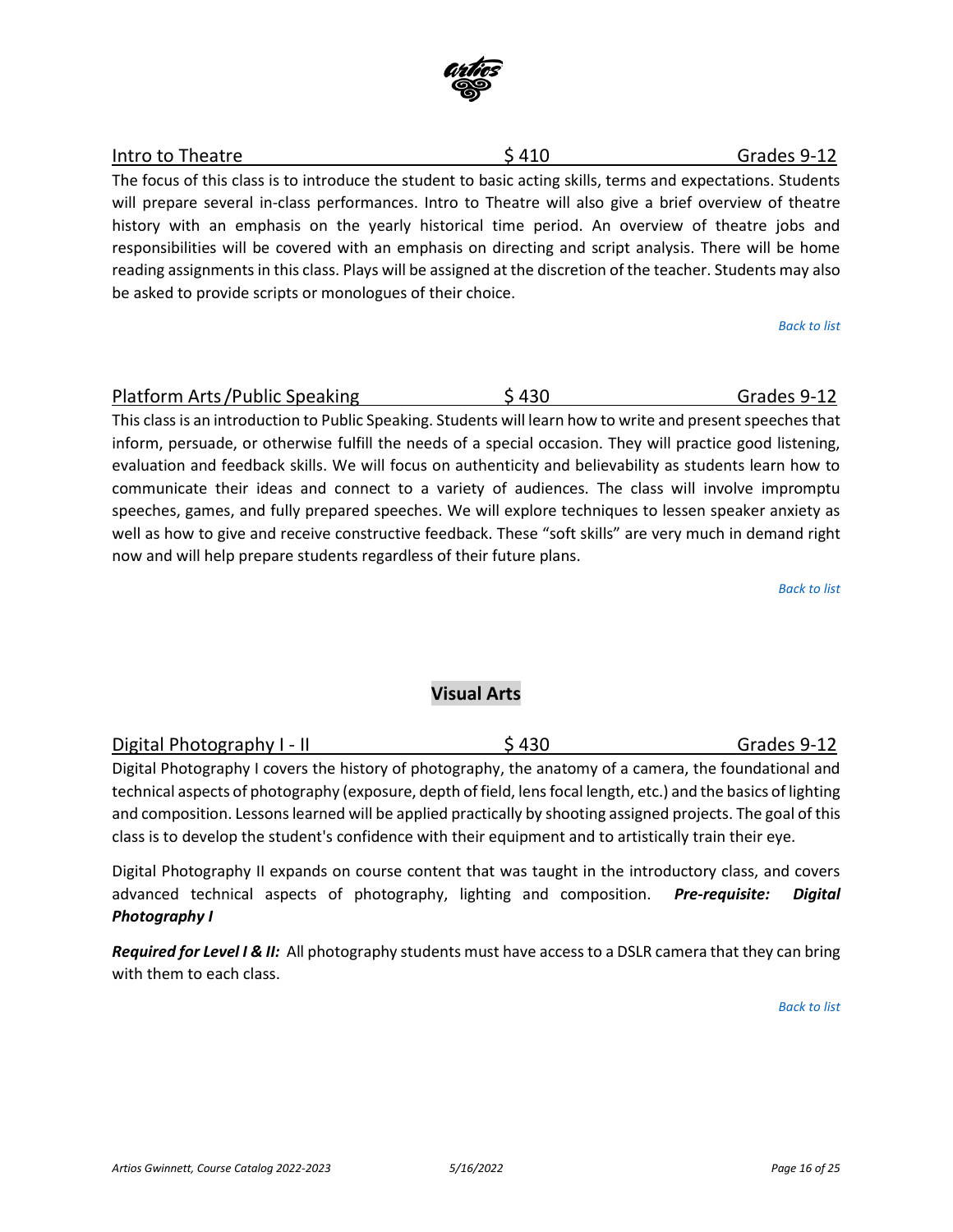### <span id="page-16-0"></span>Drawing/Painting II-IV 6430 Services of the Superintial Services of the Grades 9-12

Drawing and Painting covers the classic fine arts categories of drawing, painting and color theory, while including an advanced exploration of the elements and principles of design. Topics will include composition, perspective and drawing/painting techniques in a variety of media and styles. Small class size and individualized instruction make this class a unique setting for student development.

#### *Pre-requisite: Intro to Visual Arts*

<span id="page-16-1"></span>Graphic Design  $\angle$  430  $\angle$  Grades 9-12 This course focuses on the relationship between image and type and the fundamental elements of page layout. Emphasis will be made on developing the students' conceptual and technical skills, artistic vocabulary and professional presentation, along with the use of a variety of media. Through project-based exercises and group critiques, students will consider layout, combining text and image, concept development and design strategies used by graphic designers to communicate to an audience. Note: Students will need access to a computer and Adobe Photoshop during second semester.

### *Pre-requisite: Intro to Visual Arts*

<span id="page-16-2"></span>

| Intro to Visual Art                                                                                        | \$465 | Grades 9-12 |
|------------------------------------------------------------------------------------------------------------|-------|-------------|
| This course will cover the fine arts categories of drawing, painting and color theory, while incorporating |       |             |
| an introduction to the elements and principles of design. Topics will include composition, perspective and |       |             |

an introduction to the elements and principles of design. Topics will include composition, perspective and drawing/painting techniques in a variety of media and styles.

<span id="page-16-3"></span>

| Studio M / Ceramics                                                                                         | \$490 | Grades 9-12 |
|-------------------------------------------------------------------------------------------------------------|-------|-------------|
| Exposure-level instruction in a selection of media-techniques including ceramics, textiles, printmaking and |       |             |
| stained glass. This exploration class is suitable for both art and non-art majors and will introduce the    |       |             |
| student to many areas of creative expression in a variety of functional, decorative and fine art projects.  |       |             |

*[Back to list](#page-1-0)*

### **Miscellaneous**

<span id="page-16-4"></span>Worldview **\$** 410 Grades 9-12 Students will learn God's Word as the foundation to understanding the world around them. Reading, class discussion, scripture memorization and engaging lectures will help the students to better grasp the core doctrines of the Christian faith and better understand their own beliefs. Students will be expected to read assigned material and to engage in the class conversation by asking questions and responding to other students and the instructor. This course seeks to help high school students better grasp and deepen their faith in Biblical truth in an era of pragmatism, false tolerance and a denial of absolutes.

### *\*This course is required for all high school students enrolled in any Artios program.*

#### *[Back to list](#page-1-0)*

*[Back to list](#page-1-0)*

*[Back to list](#page-1-0)*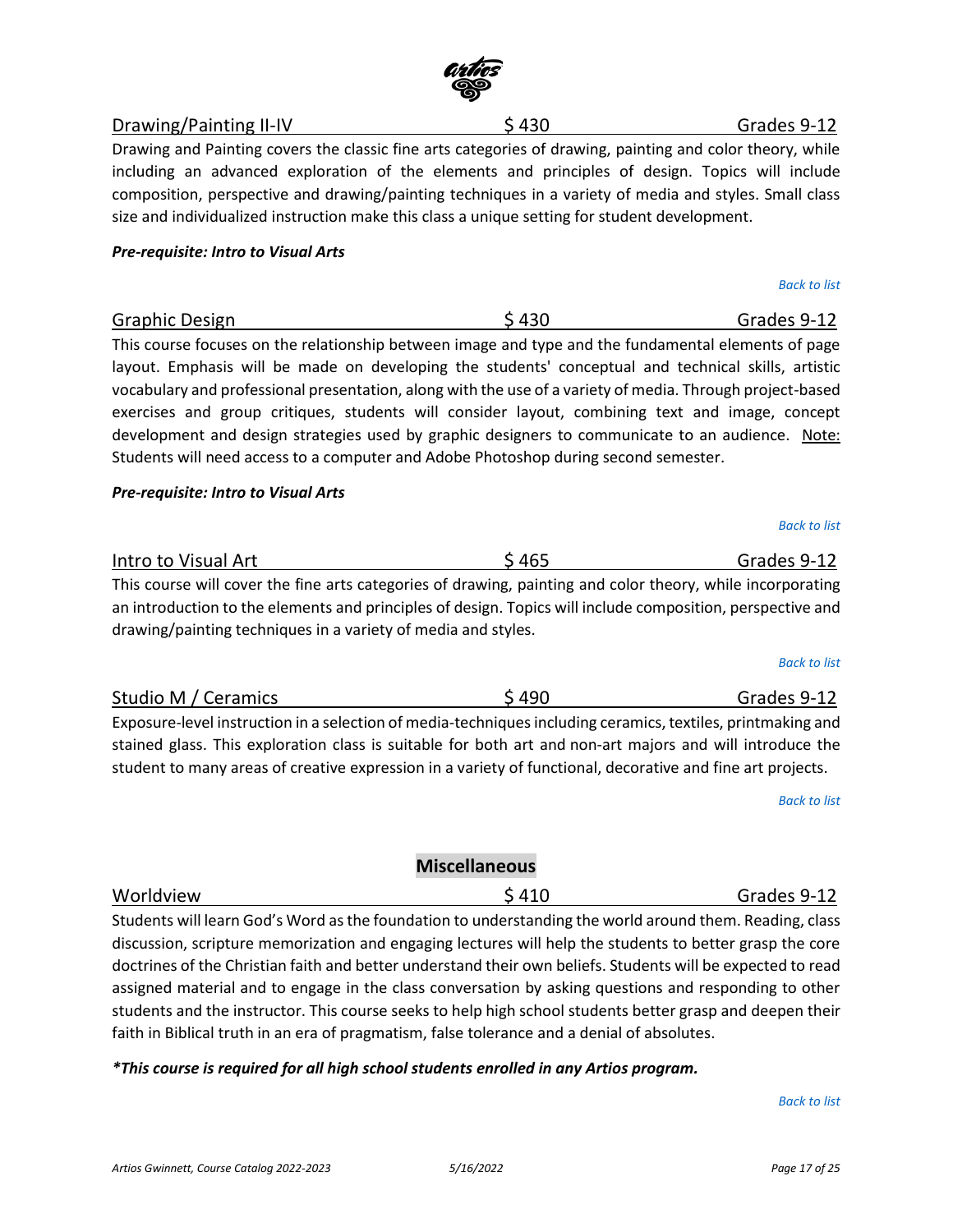*Artios Gwinnett, Course Catalog 2022-2023 5/16/2022 Page 18 of 25*

# **Preparatory**

### **Elementary Classes**

<span id="page-17-0"></span>

| SmartStart - Lower Elementary                                                                              | \$1,375 | Grades 1-4 |
|------------------------------------------------------------------------------------------------------------|---------|------------|
| Subjects included: Language Arts, Science, History, Math, and PE. These grade levels are not available     |         |            |
| for á la carte class selections. Class runs from 8:30am to 1:30pm. Our Artios SmartStart program is        |         |            |
| designed to provide students in the 1st through 4th grades a developmentally appropriate approach to       |         |            |
| academics, while focusing on the whole heart and unique individuality of each student. Instruction in this |         |            |
| multi-age classroom will take place through a combination of large groups, small groups, and individual    |         |            |
| instruction, and the subjects of Language Arts, History, Science, Math, and Physical Education will all be |         |            |
| taught throughout the class day in an integrated fashion.                                                  |         |            |

Students will be immersed in our historical time period; for the 2022-2023 school year we will be exploring the Modern time period. The physical space of the classroom will include multiple learning stations, with areas such as writing labs, science centers, level-targeted math centers, creativity-based stations, collaborative centers, and many more. Weekly integrated assignments will be provided for parents as a springboard for their learning at home.

*[Back to list](#page-1-1)*

<span id="page-17-1"></span>English – Upper Elementary  $$ 430$   $$ 430$  Grades 5-6 Literature: Selections from the time periods (or influenced by those periods) will be introduced in the class for the students to understand basic literary elements. Grammar: Assessment is made during the very first class to ascertain understanding and grammar skill levels. Requirements or recommendations are given based on this assessment and any parent/teacher communication needed. They will learn and implement the eight parts of speech as well as the rules of capitalization and punctuation. Composition: Students will write in the following genres: descriptive, narrative, expository, and persuasive. Introduction will be given for writing essays and research papers. There will be a major emphasis on writing creatively.

*[Back to list](#page-1-1)*

<span id="page-17-2"></span>History – Upper Elementary **6 5420** S 420 Grades 5-6 History allows the student to go in depth into the historical figures and events of the time period. Students will experience, through multiple intelligence opportunities, history in a smaller setting. They will examine and investigate the biographies of influential people from the time period. They will take part in projects that are time period appropriate. Through essays, projects and research reports, students will share their knowledge with classmates. Come join us as we study the Modern period!

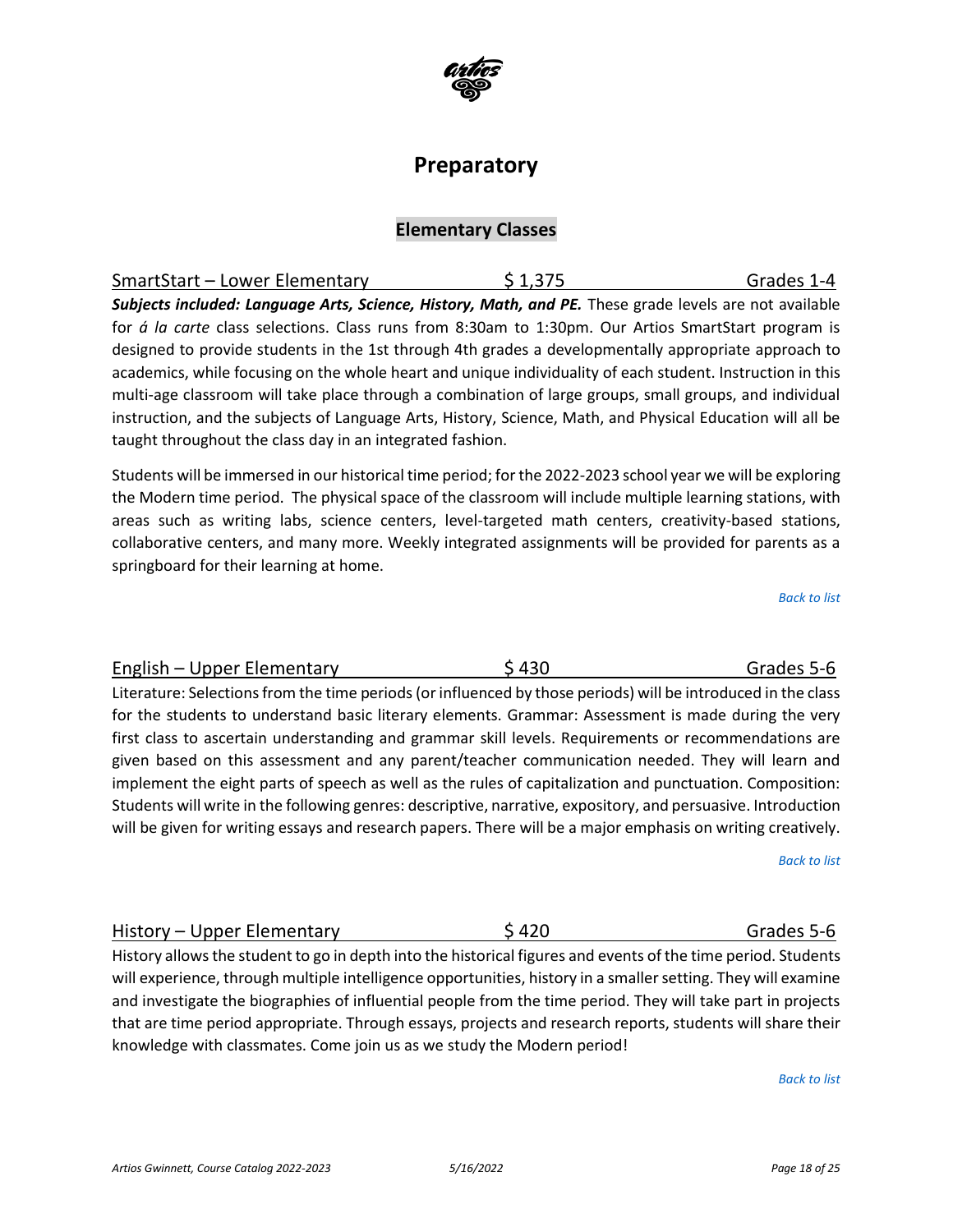and Greek roots), and Literature using books read in history.

Using the *Teaching Textbook* curriculum, combined with a personalized approach to math progress, suggested real life activities and projects, and individualized tutoring, students will complete all necessary requirements for math as prescribed by local standards.

This course is designed to give students a firm foundation in basic arithmetic skills as well as introducing them to fractions, decimals, percents, simple geometry and other higher level math concepts.

*[Back to list](#page-1-1)*

<span id="page-18-2"></span>Science – Upper Elementary  $$ 420$  Grades 5-6 Science 5/6 will use Apologia's Exploring Creation Series focusing on subjects suited to the older student. This series uses an immersion approach, emphasizing depth over breadth with information, activities, writing, experiments, and other avenues to immerse the student deeply into each topic. Students gather enough information on each topic to begin to appreciate science, ask deeper questions, look for applications, and learn more about the God who created it all.

*[Back to list](#page-1-1)*

**Middle School Classes**

<span id="page-18-3"></span>English - MS 67-8 This course is designed to cover four major areas: Grammar, Composition, Vocabulary (specifically Latin

Grammar and Composition: Grammar will cover everything from basic parts of speech to more advanced verb tenses with additional time being spent on those areas in which the students need the most growth. Composition will cover descriptive, informative and narrative writing. The focus will be on developing strong sentence and paragraph structure, as these are the foundation on which good writing is built.

Literature from the time period will be introduced in the class in order for the students to understand basic literary elements from the literature. *[Back to list](#page-1-1)*

# <span id="page-18-0"></span>Math 5/6 Grades 5-6

strengthening and conditioning exercises.

<span id="page-18-1"></span>PE 5/6 Grades 5-6

This is an organized PE class that runs for 30 minutes. Students will play team sports and work on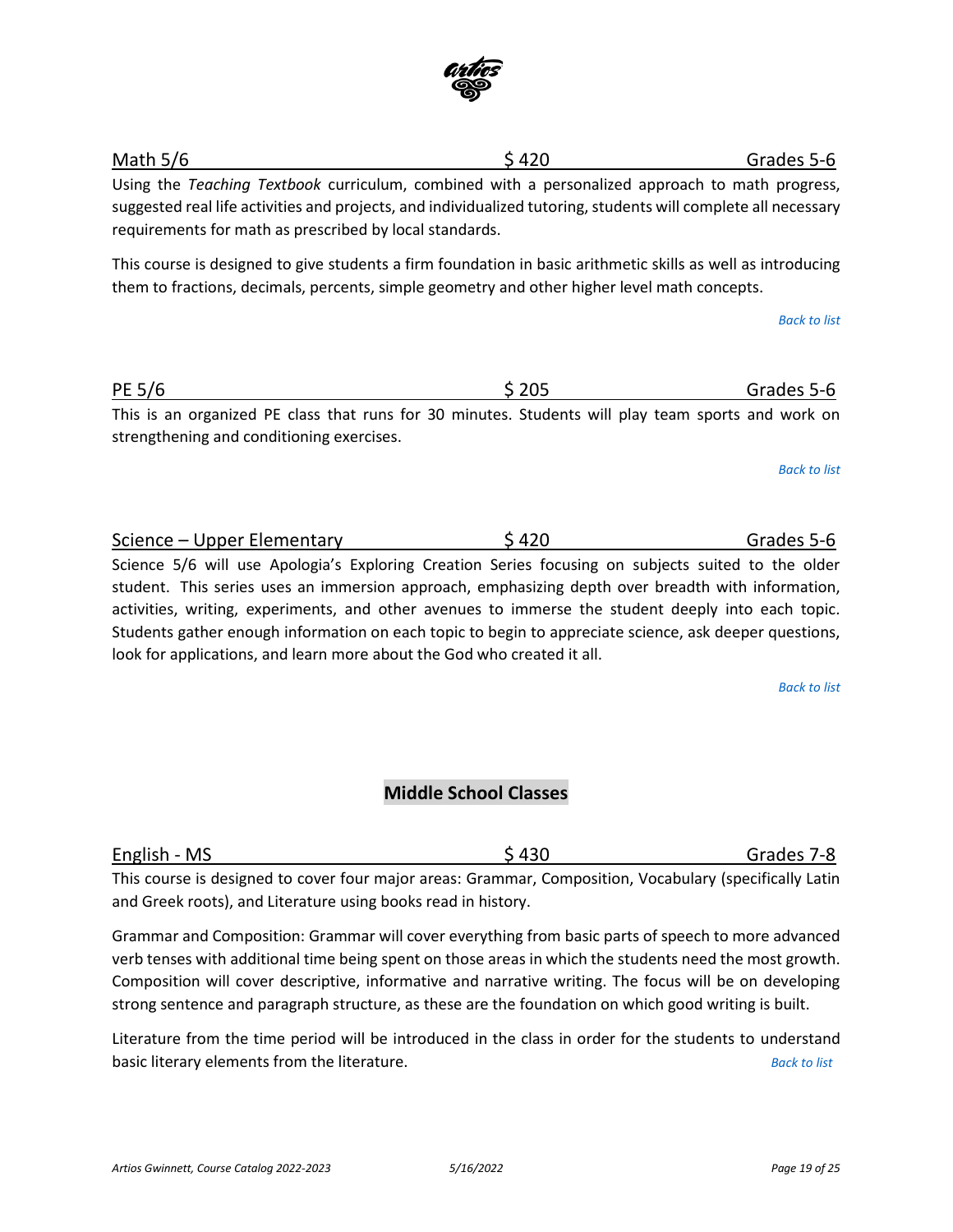You are about to embark on a journey! Together we will study the Modern period (1850-present). You will be encouraged to view history as HIStory. We will not only chronologically travel through history; the flow of people and events; we will devote purposeful attention to the unfolding of history through a Biblical worldview lens, revealing what happened and why. We will explore our study from a hands-on approach while we use many original source documents included in the Artios Home Companion Text.

*[Back to list](#page-1-1)*

<span id="page-19-1"></span>Math 7 \$ 430 Grade 7 Using the *Math U See Zeta* curriculum, combined with a personalized approach to math progress, students will complete all necessary requirements for MS Math as prescribed by local standards.

This class covers all basic arithmetic, including fractions, decimals, and percents. The program also teaches an introduction to geometry (e.g. how to find the area of a circle). Other topics include statistics and probability, simple graphing concepts, equations, and inequalities.

*[Back to list](#page-1-1)*

Using the *Math U See Pre-algebra* curriculum combined with a personalized approach to math progress, students will complete all necessary requirements for Pre-Algebra as prescribed by the local standards.

This program covers whole numbers, fractions, decimals, beginning algebraic problems and negative numbers. Students are also working with length, area, and volume in measurement. Fractions will be covered in depth.

<span id="page-19-3"></span>General Science **Contract Contract Contract Contract Contract Contract Contract Contract Contract Contract Contract Contract Contract Contract Contract Contract Contract Contract Contract Contract Contract Contract Contrac** This course is designed to be a student's first systematic introduction to the sciences. The course covers topics such as the scientific method, designing experiments, simple machines, archaeology, astronomy, chemistry, geology, paleontology, biology, physical science, and human anatomy and physiology.

Textbook: *Exploring Creation with General Science* by Dr. J. Wile, an Apologia Science Curriculum

*[Back to list](#page-1-1)*

*[Back to list](#page-1-1)*



<span id="page-19-0"></span>History - MS \$ 430 Grades 7-8

<span id="page-19-2"></span>Pre-Algebra \$ 430 Grades 7-8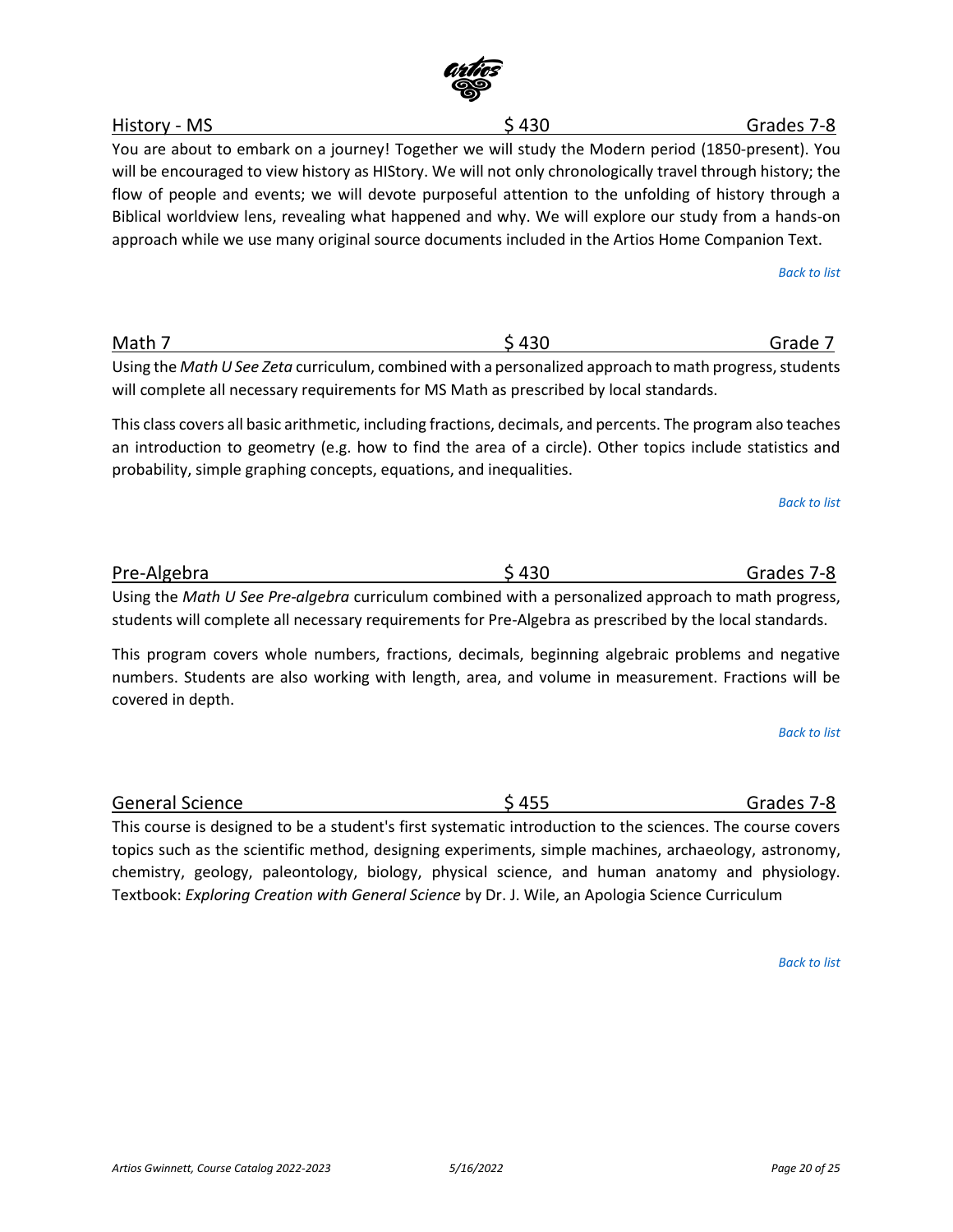#### *Artios Gwinnett, Course Catalog 2022-2023 5/16/2022 Page 21 of 25*

# *[Back to list](#page-1-1)*

<span id="page-20-3"></span>*[Back to list](#page-1-1)* American Sign Language (ASLI)  $$455$  Grades 9-12 This class will be focused on the foundation and basics of sign language. We will cover hand shape, finger spelling, numbers, and general conversational vocabulary. We will learn about the various grammatical components of the language, and practice basic translation with each other. In addition, we will learn

about the deaf community and the history behind the language of ASL. Besides conversational ASL, students will also learn how to memorize Scripture and the principles of storytelling. Because this is a visual language, class participation is very important, and students will practice signing in class with each

requirements for Algebra II as prescribed by the local standards.

*[Back to list](#page-1-1)* Algebra II 6 Algebra II 6 Algebra II 6 Algebra II 6 Algebra II 6 Algebra II 6 Algebra II 6 Algebra II 6 Algebra II

real life activities and projects, and individualized tutoring, students will complete all necessary requirements for Algebra I as prescribed by the local standards. This class covers fractions, decimals, exponents, and roots. Students learn to apply algebraic problem

solving techniques to a variety of equations. Basic coordinate graphing is introduced.

<span id="page-20-1"></span>

of filing tax returns personally and for a small business.

*Pre-requisites: Algebra 1, Geometry, and Algebra 2*

*[Back to list](#page-1-1)* Algebra I  $\sim$  6.465 Grades 8-12 Using the *Math-U-See* curriculum combined with a personalized approach to math progress, suggested

<span id="page-20-0"></span>Advanced Mathematical Decision Making  $\qquad \qquad$  \$ 465  $\qquad \qquad$  Grades 11-12 Students in this class will learn how to use mathematical formulas, statistics, and modeling of data to make real-life basic financial decisions. We will discuss financing and loans for business and personal reasons including student loans; investing and retirement planning including calculating rates of return and using internet data to make informed investment decisions; financing a college education, applying for scholarships, completing the FAFSA form, and subsidized vs unsubsidized loans; the use of statistics and other business data in making business decisions; entrepreneurship including how to start your own

business, how to use network models in budgeting and creating a business plan. We will learn the basics

<span id="page-20-2"></span>Using the *Teaching Textbook* curriculum combined with a personalized approach to math progress, suggested real life activities and projects, and individualized tutoring, students will complete all necessary

This class covers advanced equations involving fractions, exponents, roots and polynomials. Students also learn graphing lines, parabolas and conic.

### *Pre-requisite: Algebra I*

other frequently. In addition, we will have various projects and presentations throughout the year.

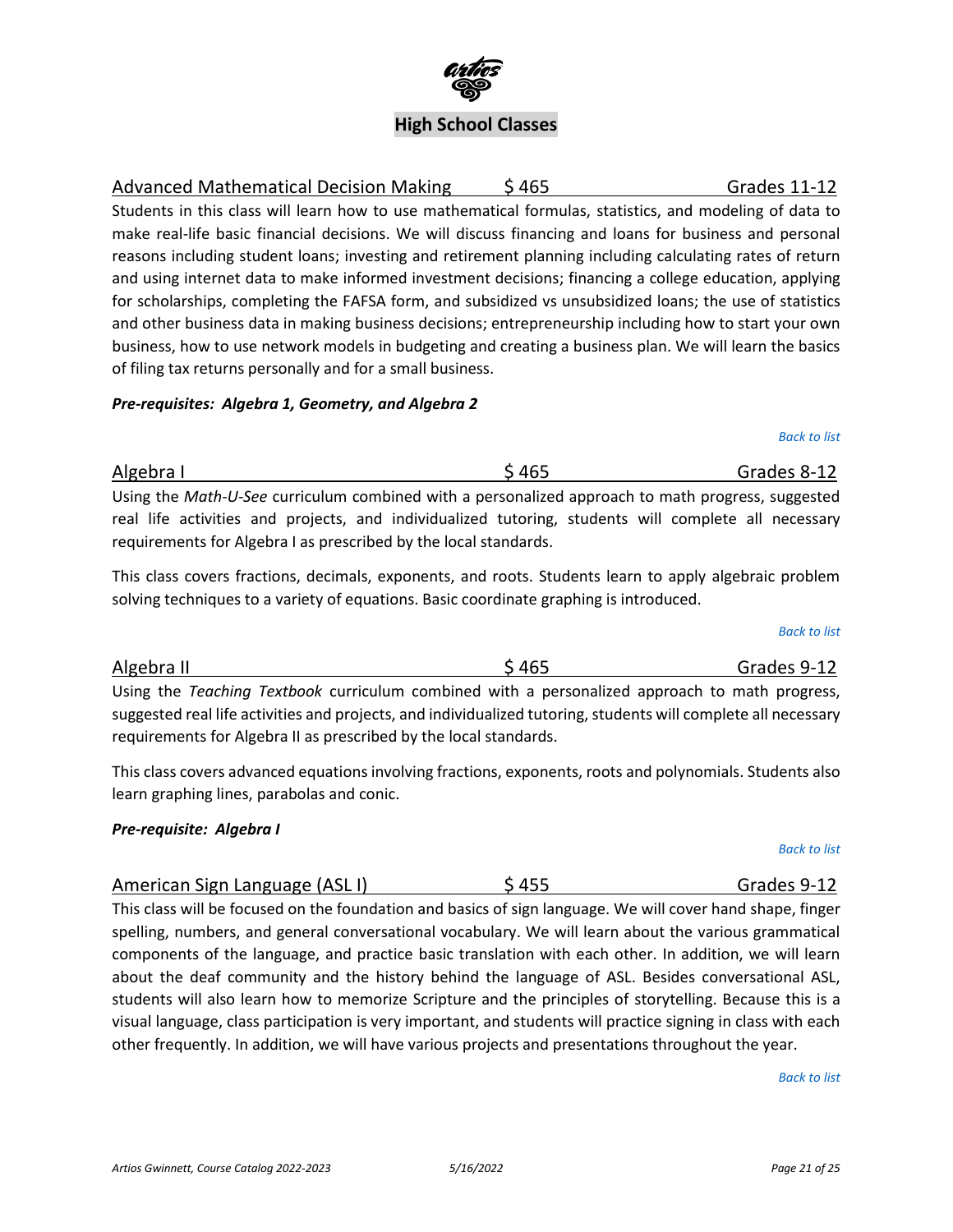<span id="page-21-0"></span>American Sign Language II (ASL II)  $\begin{array}{ccc} 5 & 455 \\ -2 & 12 \end{array}$  Grades 9-12

This is a class for students who already know the basics of ASL, but who want to dive deeper into the language of ASL. We will learn more vocabulary and sentence structures, while focusing on conversational language skills. Our main goal for the class will be for each of the students to maintain a conversation with a deaf person easily. In addition, we will practice storytelling and translation, specifically worship songs and Bible passages. This is a visual language, so class participation is very important. We will also have projects and class presentations throughout the year.

*Pre-requisite: ASL I*

<span id="page-21-1"></span>Biology \$ 490 Grades 9-12 Biology is one of the most exciting topics of study. In this class students will get to see the detail and magnitude of God's creation. From the microscopic to the macroscopic, all of creation sings His name. Some specific topics covered in this class include: the study of life (including DNA), each kingdom in biological classification, the cell, cellular reproduction, Mendelian Genetics, and ecology. Dissection will also be an important part of this class. Students will keep a lab notebook.

### <span id="page-21-2"></span>Chemistry **6.12** S 490 Grades 9-12 This course is designed to build a foundation in Chemistry concepts that prepares the student for collegelevel Chemistry. The course covers the mole concept, stoichiometry, thermochemistry, thermodynamics, kinetics, acids and bases, redox reactions, solutions, atomic structure, Lewis structures, molecular geometry, the gas laws, equilibrium as well as other topics.

<span id="page-21-3"></span>

| Economics                                                                                             | \$235 | Grades 9-12 |
|-------------------------------------------------------------------------------------------------------|-------|-------------|
| Students will learn the basics of economics including supply and demand, monetary and fiscal policy,  |       |             |
| pricing policy of firms, GDP, inflation, unemployment, and other key economic concepts. This is a one |       |             |
| semester class that fulfills the .5 credit requirement for graduation.                                |       |             |

# *[Back to list](#page-1-1)*

<span id="page-21-4"></span>English - HS Grades 9-12 Students learn literary analysis through studying common elements (context, structure, and style) and literary elements (conflict, plot, setting, characters, and theme) as they read and discuss the selected literature for the time period (or influenced by that period). Vocabulary: Development of an extensive vocabulary is important. The required literary works at times contain resplendent word usage for our study and future use. We will revel in the wonderful language that is presented in our literary choices. In addition to reading and discussing, students may be asked to participate in class projects and presentations.

*[Back to list](#page-1-1)*

*[Back to list](#page-1-1)*

*[Back to list](#page-1-1)*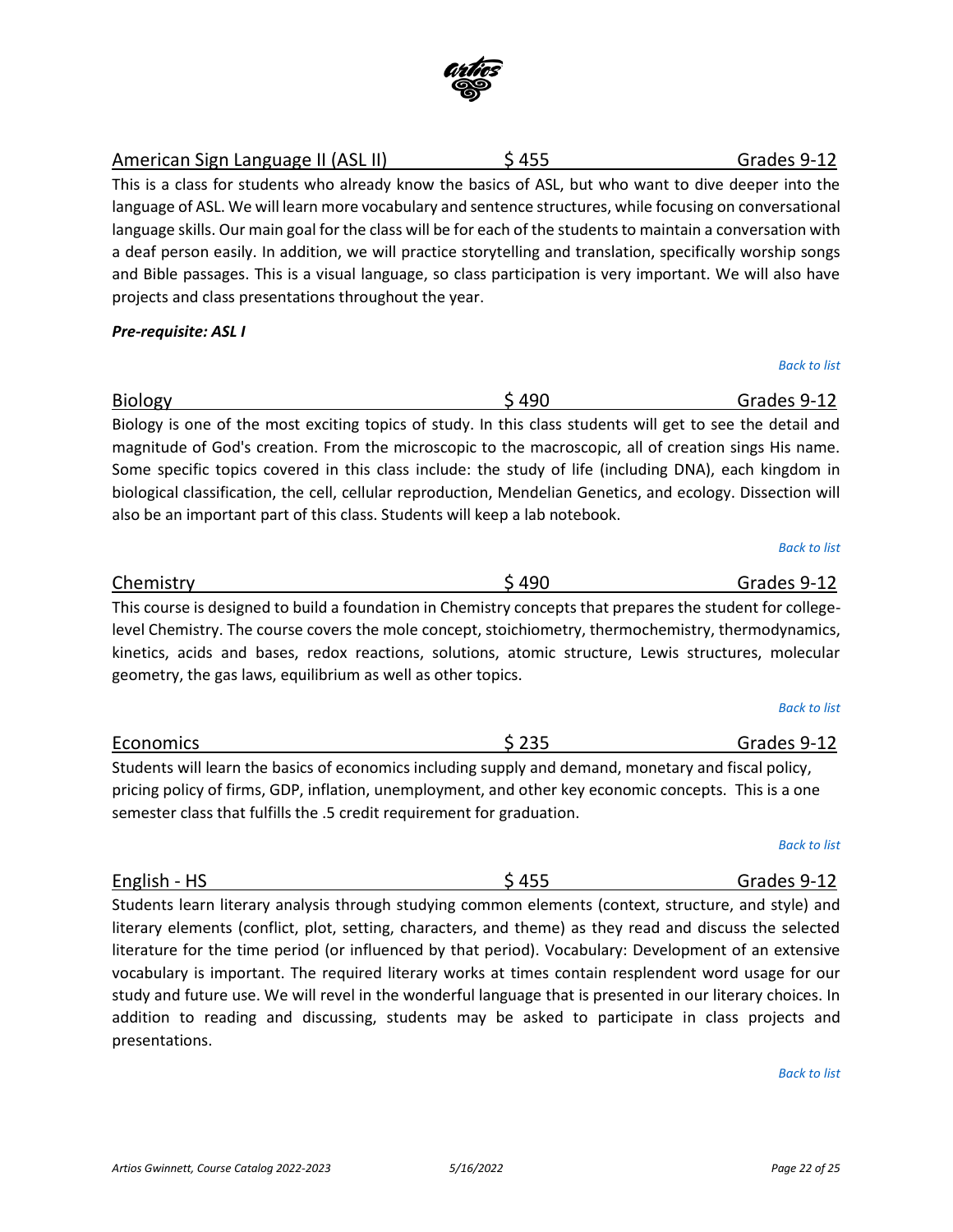<span id="page-22-4"></span>

| interests, testing, etc.                                                                                                                                                                                                                                                                                       |       |                     |
|----------------------------------------------------------------------------------------------------------------------------------------------------------------------------------------------------------------------------------------------------------------------------------------------------------------|-------|---------------------|
|                                                                                                                                                                                                                                                                                                                |       | <b>Back to list</b> |
| Marine Biology                                                                                                                                                                                                                                                                                                 | \$490 | Grades 9-12         |
| Dive into this comprehensive curriculum and get an up-close look at peculiar creatures and exotic<br>environments that exist in the wonderful world below the surface of the Earth's ocean! Sixteen modules<br>cover marine vertebrates and invertebrates, intertidal zones, estuary communities, coral reefs, |       |                     |
| continental shelf communities, deep ocean habitats and more. This course is a second level Biology class<br>(Biology II). Requirements: student text Apologia Exploring Creation with Marine Biology.                                                                                                          |       |                     |

#### *Pre-requisite: Biology*

interests, testing, etc.

graduation requirements for a .5 credit.

<span id="page-22-5"></span>Physical Science **120 Cranes 8-12** Grades 8-12

This course will be covering topics such as atmosphere, the hydrosphere, the Earth and the lithosphere, weather, Newton's Laws of Motion, sound, light and forces in creation. Students will maintain a lab notebook documenting the labs performed throughout the course.

*[Back to list](#page-1-1)*

approach while we use many original source documents included in the Artios Home Companion Text.

*[Back to list](#page-1-1)*

### <span id="page-22-2"></span>History - HS Grades 9-12

*[Back to list](#page-1-1)*

*[Back to list](#page-1-1)*

You are about to embark on a journey! Together we will study the Modern period (1850-present). You will be encouraged to view history as HIStory. We will not only chronologically travel through history; the

<span id="page-22-3"></span>Intro to Psychology **6.12** S 235 Grades 9-12

Christian's role and worldview of government should be. This is a one semester class that meets the

lessons per week; a test about every two weeks; a mid-term; and final in class.

<span id="page-22-0"></span>Topics covered include Lines and Angles, Parallel Lines, Triangles, Congruent Triangles, Similar Triangles,

 $Geometry$  Geometry Grades 9-12

This is a one-semester course taught from a Biblical perspective. Subjects will include giftings, career

*[Back to list](#page-1-1)*



Quadrilaterals, Polygons, Circles, Area, and Solid Geometry. Students are expected to do approximately 4

<span id="page-22-1"></span>Government \$ 235 Grades 9-12 Students will learn how the United States government and local government operate, and what a

flow of people and events; we will devote purposeful attention to the unfolding of history through a Biblical worldview lens, revealing what happened and why. We will explore our study from a hands-on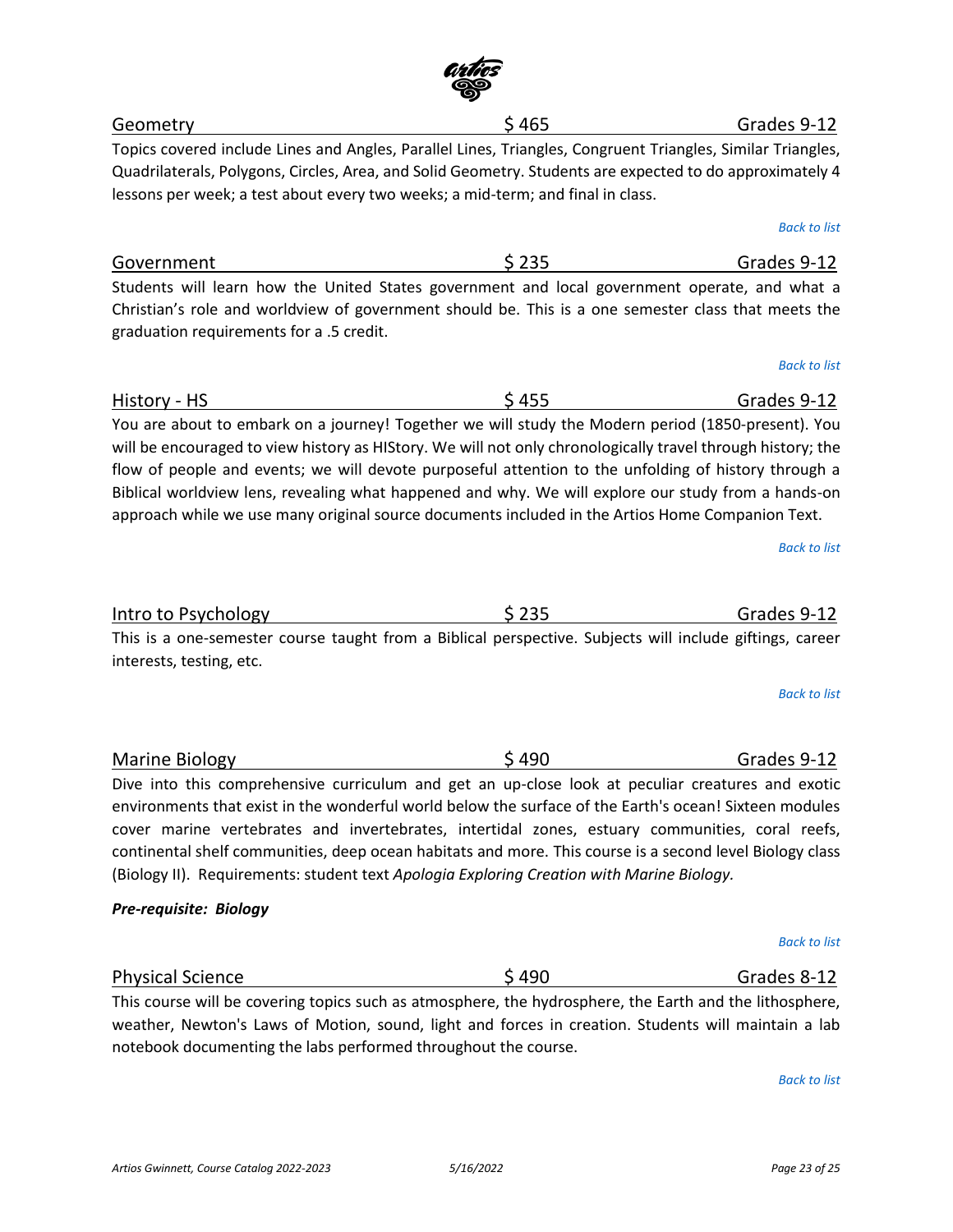## <span id="page-23-0"></span>Physics \$ 490 Grades 9-12

We will be using *Exploring Creation with Physics* by Apologia. This is a college-prep physics course and is designed for the student who has completed Algebra 1 and Geometry and has had an introduction to the definitions of sine, cosine, and tangent. It provides a detailed introduction to the methods and concepts of general physics, heavily emphasizing vector analysis.

# *[Back to list](#page-1-1)*

Using the *Teaching Textbook* curriculum combined with a personalized approach to math progress, suggested real life activities and projects, and individualized tutoring, students will complete all necessary requirements for Pre-Calculus as prescribed by the local standards. This class covers advanced functions including lines, quadratics, trigonometric and polar. Students learn to simplify advanced expressions. Triangle, unit circle and wave trigonometry are included.

<span id="page-23-1"></span>Pre-Calculus **Exercise 2-12** S 465 Grades 9-12

### *Pre-requisites: Algebra 1, Geometry, and Algebra 2*

<span id="page-23-2"></span>Spanish I **Spanish I**  $\frac{1}{2}$  455 Grades 8-12 In this course students will learn basic introductory Spanish. We are using a web-based approach and will do a good amount of talking, listening, and playing language-oriented games in class. The homework each week will consist of repeated visits to the website, so the students are HEARING Spanish spoken throughout the week. We will do a lot of SPEAKING Spanish in class.

<span id="page-23-3"></span>Spanish II 6 April 1994 - Spanish II 6 April 1994 - Spanish II 6 April 1995 - Spanish II 6 April 1995 - Spanis This class reviews the material covered in Spanish I as well as expands on the vocabulary from Spanish I. It also reinforces the grammar structures while adding details, additional information and new topics, and continues to build the irregular verb base and add to the list of tenses. The tenses learned are the imperative tense, past tense, imperfect tense, perfect tenses and the subjunctive tenses.

### *Pre-requisite: Spanish I*

Worldview \$ 410 Grades 9-12 Students will learn God's Word as the foundation to understanding the world around them. Reading, class discussion, scripture memorization and engaging lectures will help the students to better grasp the core doctrines of the Christian faith and better understand their own beliefs. Students will be expected to read assigned material and to engage in the class conversation by asking questions and responding to other students and the instructor. This course seeks to help high school students better grasp and deepen their faith in Biblical truth in an era of pragmatism, false tolerance and a denial of absolutes.

*\*This course is required for all high school students enrolled in any Artios program. A student only taking Prep classes must also take Worldview.*

*[Back to list](#page-1-1)*

#### *[Back to list](#page-1-1)*

# *[Back to list](#page-1-1)*